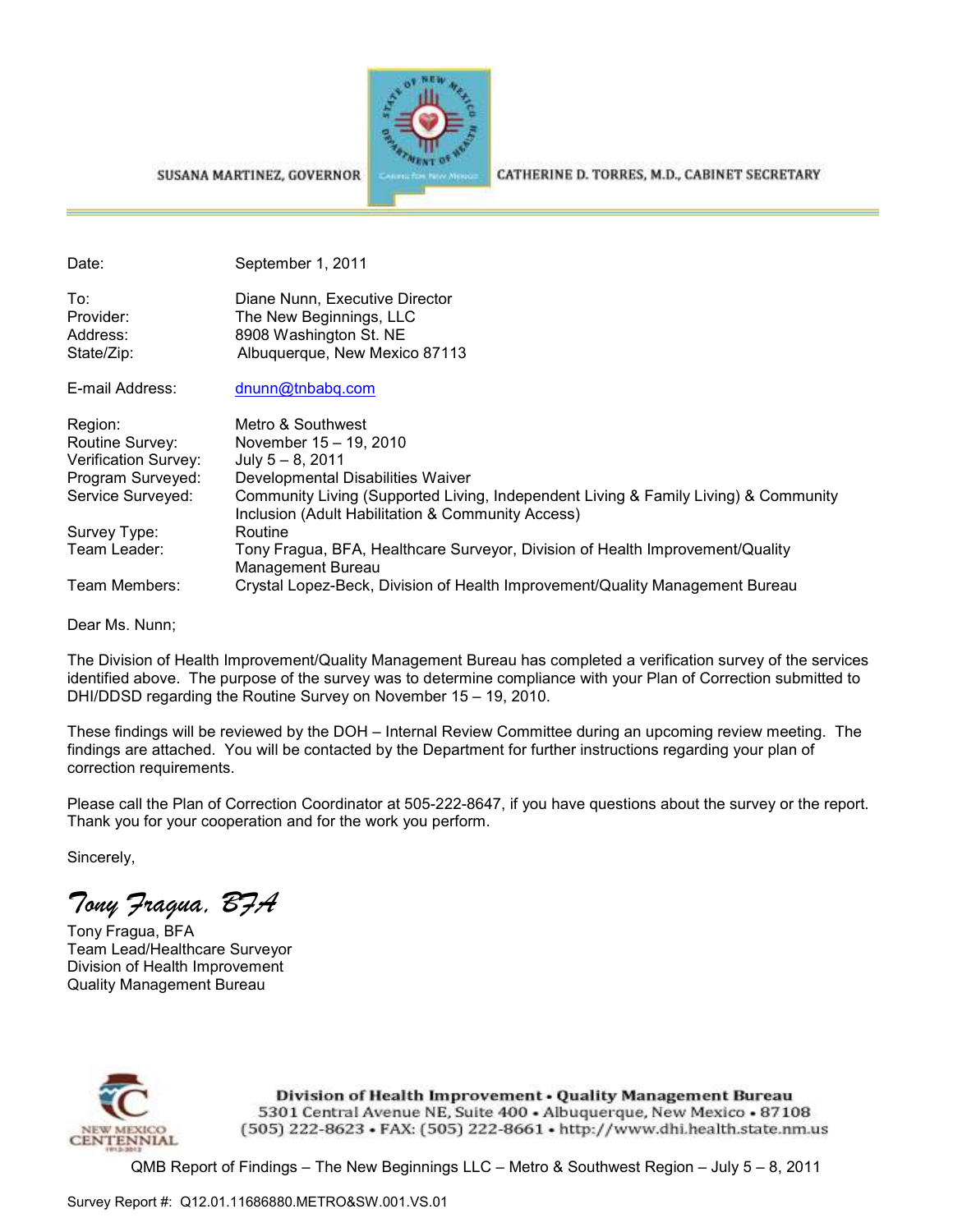| <b>Survey Process Employed:</b>          |                                                                                                                                              |                                                                                                                                                                                                                                          |
|------------------------------------------|----------------------------------------------------------------------------------------------------------------------------------------------|------------------------------------------------------------------------------------------------------------------------------------------------------------------------------------------------------------------------------------------|
| <b>Entrance Conference Date:</b>         | July 5, 2011                                                                                                                                 |                                                                                                                                                                                                                                          |
| Present:                                 | <b>The New Beginnings, LLC</b><br>Jackie DeVizio, Human Resource Manager                                                                     |                                                                                                                                                                                                                                          |
|                                          | DOH/DHI/QMB<br>Tony Fragua, BFA, Team Lead/Healthcare Surveyor<br>Crystal Lopez-Beck, Healthcare Surveyor                                    |                                                                                                                                                                                                                                          |
| Exit Conference Date:                    | July 6, 2011                                                                                                                                 |                                                                                                                                                                                                                                          |
| Present:                                 | <b>The New Beginnings, LLC</b><br>Diana Nunn, Executive Director<br>Ken Sangha, Operations Manager<br>Jackie DeVizio, Human Resource Manager |                                                                                                                                                                                                                                          |
|                                          | <b>DOH/DHI/QMB</b>                                                                                                                           | Tony Fragua, BFA, Team Lead/Healthcare Surveyor<br>Crystal Lopez-Beck, Healthcare Surveyor                                                                                                                                               |
| <b>Total Homes Visited</b>               | Number:<br>4 (5 Other Individuals who required home visits were<br>not seen as they were available during the on-site verification survey).  |                                                                                                                                                                                                                                          |
| ❖ Family Homes Visited                   | Number:                                                                                                                                      | 4                                                                                                                                                                                                                                        |
| <b>Administrative Locations Visited</b>  | Number:                                                                                                                                      | 1                                                                                                                                                                                                                                        |
| <b>Total Sample Size</b>                 | Number:                                                                                                                                      | 25<br>3 - Jackson Class Members<br>22 - Non-Jackson Class Members<br>5 - Supported Living<br>17 - Family Living<br>3 - Independent Living<br>11 - Adult Habilitation<br>3 - Community Access                                             |
| Records Reviewed (Persons Served)        | Number:                                                                                                                                      | 25                                                                                                                                                                                                                                       |
| Direct Service Personnel Record Review   | Number:                                                                                                                                      | 303                                                                                                                                                                                                                                      |
| <b>Service Coordinator Record Review</b> | Number:                                                                                                                                      | 6                                                                                                                                                                                                                                        |
| Administrative Files Reviewed            | <b>Medical Records</b><br><b>Personnel Files</b><br>٠<br><b>Training Records</b><br>٠<br>٠<br>$\bullet$                                      | Incident Management Records<br>Agency Policy and Procedure<br><b>Caregiver Criminal History Screening Records</b><br><b>Employee Abuse Registry</b><br>Human Rights Notes and/or Meeting Minutes<br>Quality Assurance / Improvement Plan |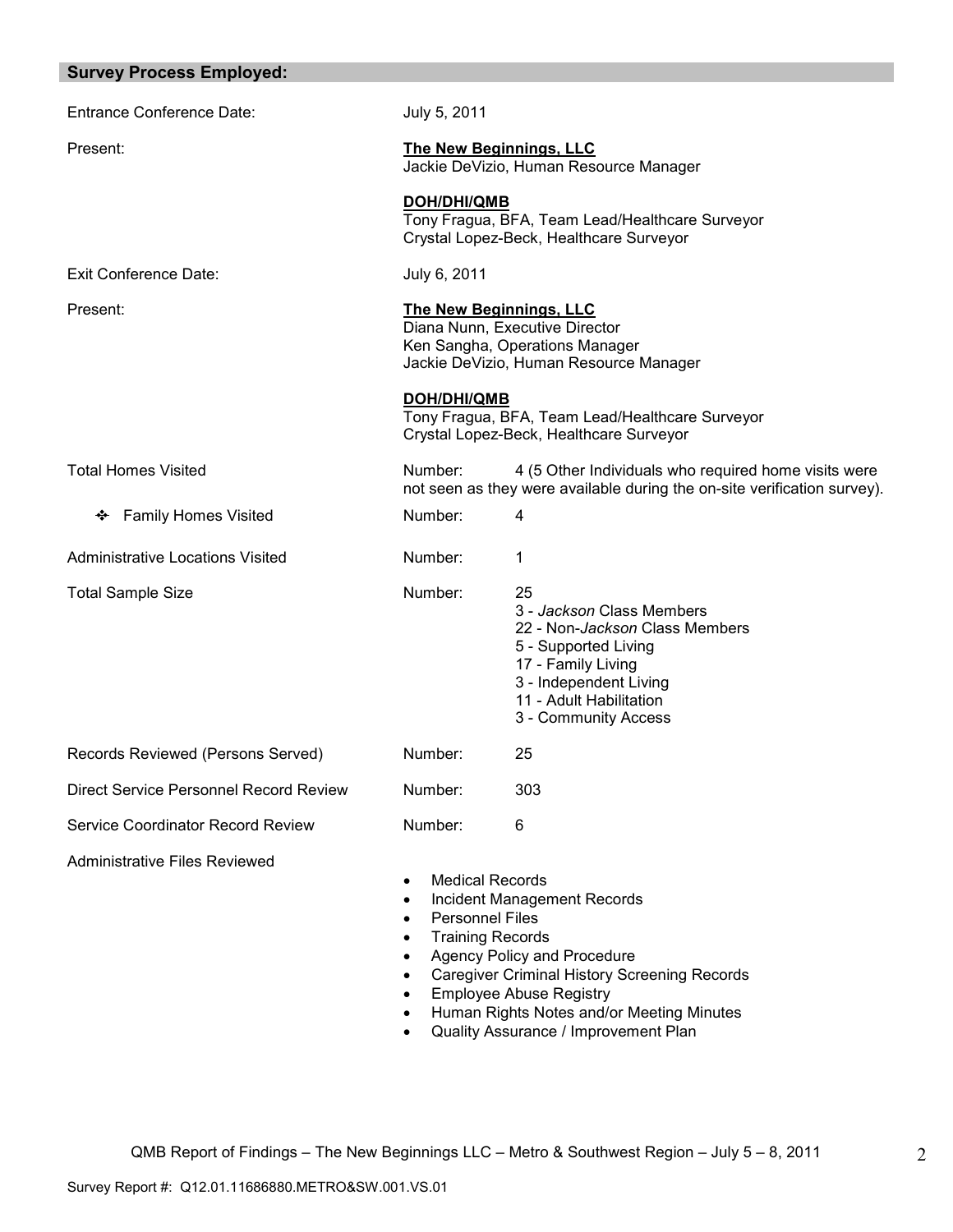- 
- CC: Distribution List: DOH Division of Health Improvement
- DOH Developmental Disabilities Supports Division
	- DOH Office of Internal Audit
	- HSD Medical Assistance Division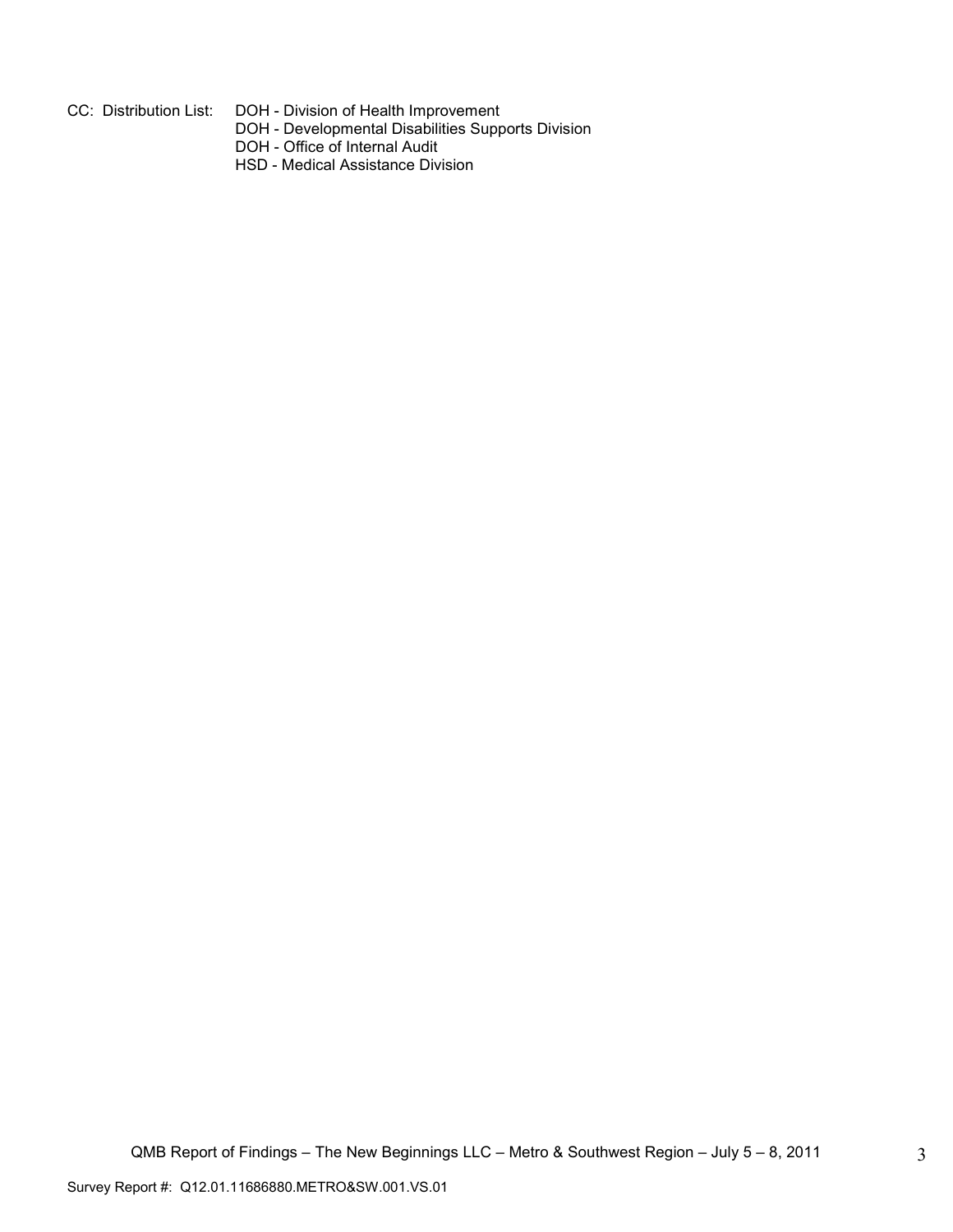Each deficiency in your Report of Findings is scored on a Scope and Severity Scale. The culmination of each deficiency's Scope and Severity is used to determine degree of compliance to standards and regulations and level of QMB Compliance Determination.

|                 |                      |                                                             | <b>SCOPE</b>                     |                                 |                                             |
|-----------------|----------------------|-------------------------------------------------------------|----------------------------------|---------------------------------|---------------------------------------------|
|                 |                      |                                                             | <b>Isolated</b><br>$01\% - 15\%$ | <b>Pattern</b><br>$16\% - 79\%$ | <b>Widespread</b><br>$80\% - 100\%$         |
|                 | High Impact          | Immediate Jeopardy to<br>individual health and or<br>safety | J.                               | K.                              | L.                                          |
|                 |                      | <b>Actual harm</b>                                          | G.                               | н.                              | ī.                                          |
| <b>SEVERITY</b> | Medium<br>Impact     | No Actual Harm<br>Potential for more than                   | D.                               | Е.                              | $F.$ (3 or<br>more)                         |
|                 |                      | minimal harm                                                | $D.$ (2 or<br>less)              |                                 | $F.$ (no<br>conditions of<br>participation) |
|                 | <b>Impact</b><br>Low | No Actual Harm<br>Minimal potential for<br>harm.            | А.                               | <b>B.</b>                       | C.                                          |

# **Scope and Severity Definitions:**

• Isolated:

A deficiency that is limited to 1% to 15% of the sample, usually impacting few individuals in the sample.

• Pattern:

A deficiency that impacts a number or group of individuals from 16% to 79% of the sample is defined as a pattern finding. Pattern findings suggest the need for system wide corrective actions.

• Widespread:

A deficiency that impacts most or all (80% to 100%) of the individuals in the sample is defined as widespread or pervasive. Widespread findings suggest the need for system wide corrective actions as well as the need to implement a Continuous Quality Improvement process to improve or build infrastructure. Widespread findings could be referred to the Internal Review Committee for review and possible actions or sanctions.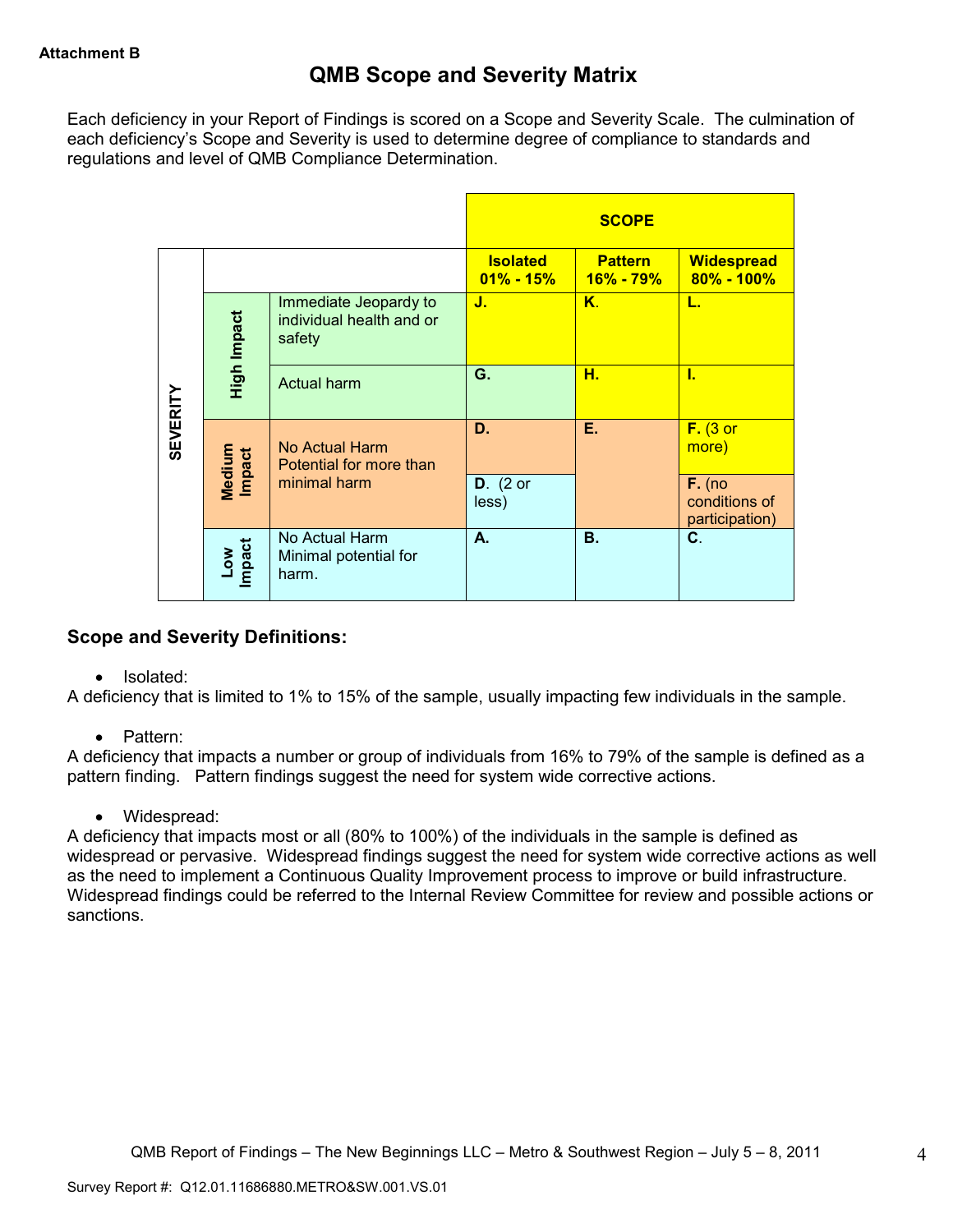# **QMB Determinations of Compliance**

• "Substantial Compliance with Conditions of Participation"

The QMB determination of "Substantial Compliance with Conditions of Participation" indicates that a provider is in substantial compliance with all 'Conditions of Participation' and other standards and regulations. The agency has obtained a level of compliance such that there is a minimal potential for harm to individuals' health and safety. To qualify for a determination of Substantial Compliance with Conditions of Participation, the provider must be in compliance with all Conditions of Participation.

# • "Non-Compliance with Conditions of Participation"

The QMB determination of "Non-Compliance with Conditions of Participation" indicates that a provider is out of compliance with one (1) or more 'Conditions of Participation.' This non-compliance, if not corrected, is likely to result in a serious negative outcome or the potential for more than minimal harm to individuals' health and safety.

Providers receiving a repeat determination of 'Non-Compliance' may be referred by QMB to the Internal Review Committee (IRC) for consideration of remedies and possible actions.

# • "Sub-Standard Compliance with Conditions of Participation":

The QMB determination of "Sub-Standard Compliance with Conditions of Participation" indicates a provider is significantly out of compliance with Conditions of Participation and/or has:

- Multiple findings of widespread non-compliance with any standard or regulation with a significant potential for more than minimal harm.
- Any finding of actual harm or Immediate Jeopardy.

Providers receiving a repeat determination of 'Substandard Compliance' will be referred by QMB to the Internal Review Committee (IRC) for consideration of remedies and possible actions.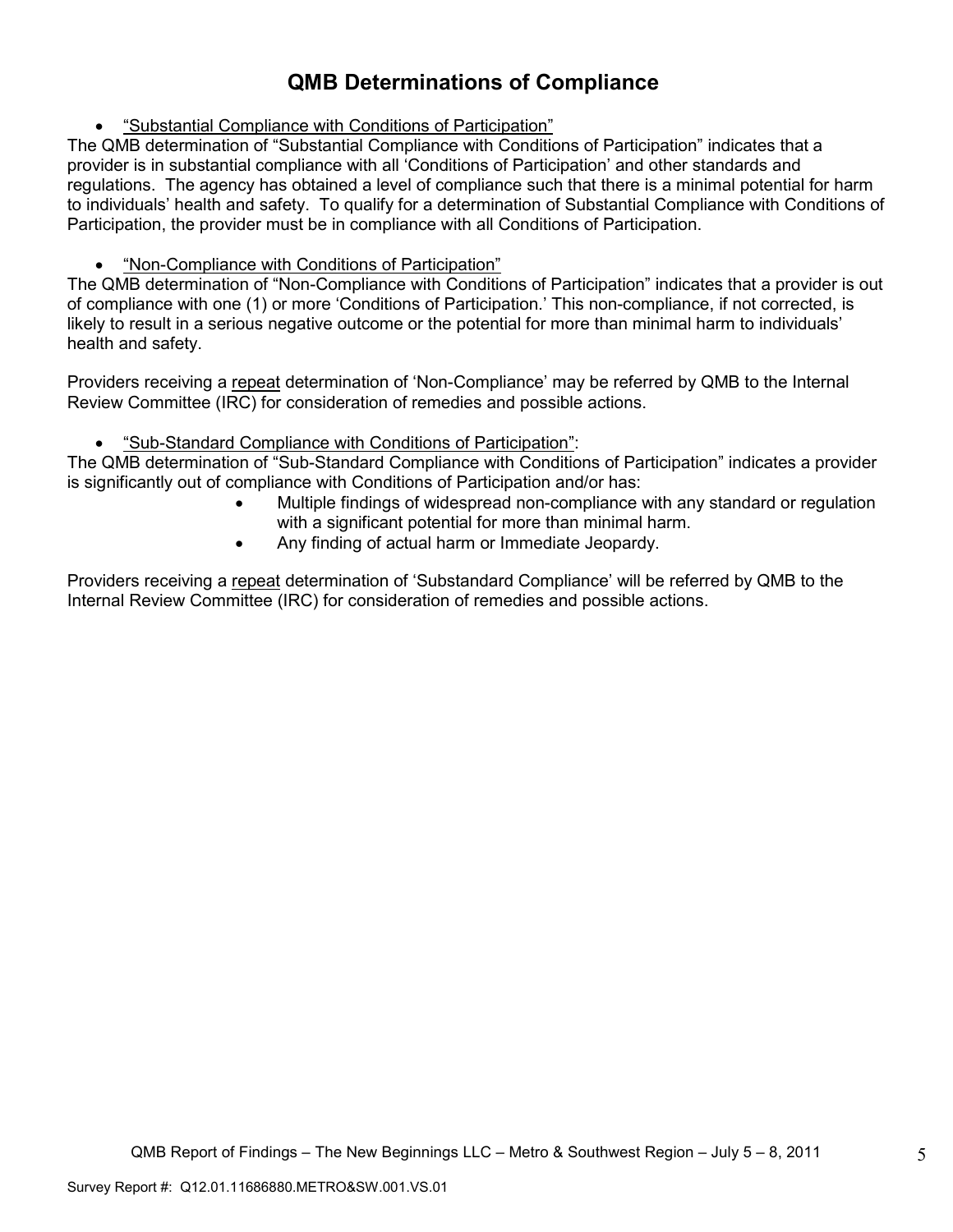# **Guidelines for the Provider Informal Reconsideration of Finding (IRF) Process**

### **Introduction:**

Throughout the QMB Survey process, surveyors are openly communicating with providers. Open communication means that surveyors have clarified issues and/or requested missing information before completing the review. Regardless, there may still be instances where the provider disagrees with a specific finding. Providers may use the following process to informally dispute a finding.

#### **Instructions:**

- 1. The Informal Reconsideration of the Finding (IRF) request must be in writing to the QMB Deputy Bureau Chief **within 10 business days** of receipt of the final report.
- 2. The written request for an IRF must be completed on the QMB Request for Informal Reconsideration of Finding Form available on the QMB website: http://dhi.health.state.nm.us/qmb
- 3. The written request for an IRF must specify in detail the request for reconsideration and why the finding is inaccurate.
- 4. The IRF request must include all supporting documentation or evidence.

# **The following limitations apply to the IRF process:**

- The request for an IRF and all supporting evidence must be received within 10 days.
- Findings based on evidence requested during the survey and not provided may not be subject to reconsideration.
- The supporting documentation must be new evidence not previously reviewed or requested by the survey team.
- Providers must continue to complete their Plan of Correction during the IRF process
- Providers may not request an IRF to challenge the sampling methodology.
- Providers may not request an IRF based on disagreement with the nature of the standard or regulation.
- Providers may not request an IRF to challenge the team composition.
- Providers may not request an IRF to challenge the QMB compliance determination or the length of their DDSD provider contract.

A Provider forfeits the right to an IRF if the request is not made within 10 business days of receiving the report and/or does not include all supporting documentation or evidence to show compliance with the standards and regulations.

QMB has 30 business days to complete the review and notify the provider of the decision. The request will be reviewed by the IRF committee. The Provider will be notified in writing of the ruling; no face to face meeting will be conducted.

When a Provider requests that a finding be reconsidered, it does not stop or delay the Plan of Correction process. **Providers must continue to complete the Plan of Correction, including the finding in dispute regardless of the IRF status.** If a finding is removed or modified, it will be noted and removed or modified from the Report of Findings. It should be noted that in some cases a Plan of Correction may be completed prior to the IRF process being completed. The provider will be notified in writing on the decisions of the IRF committee.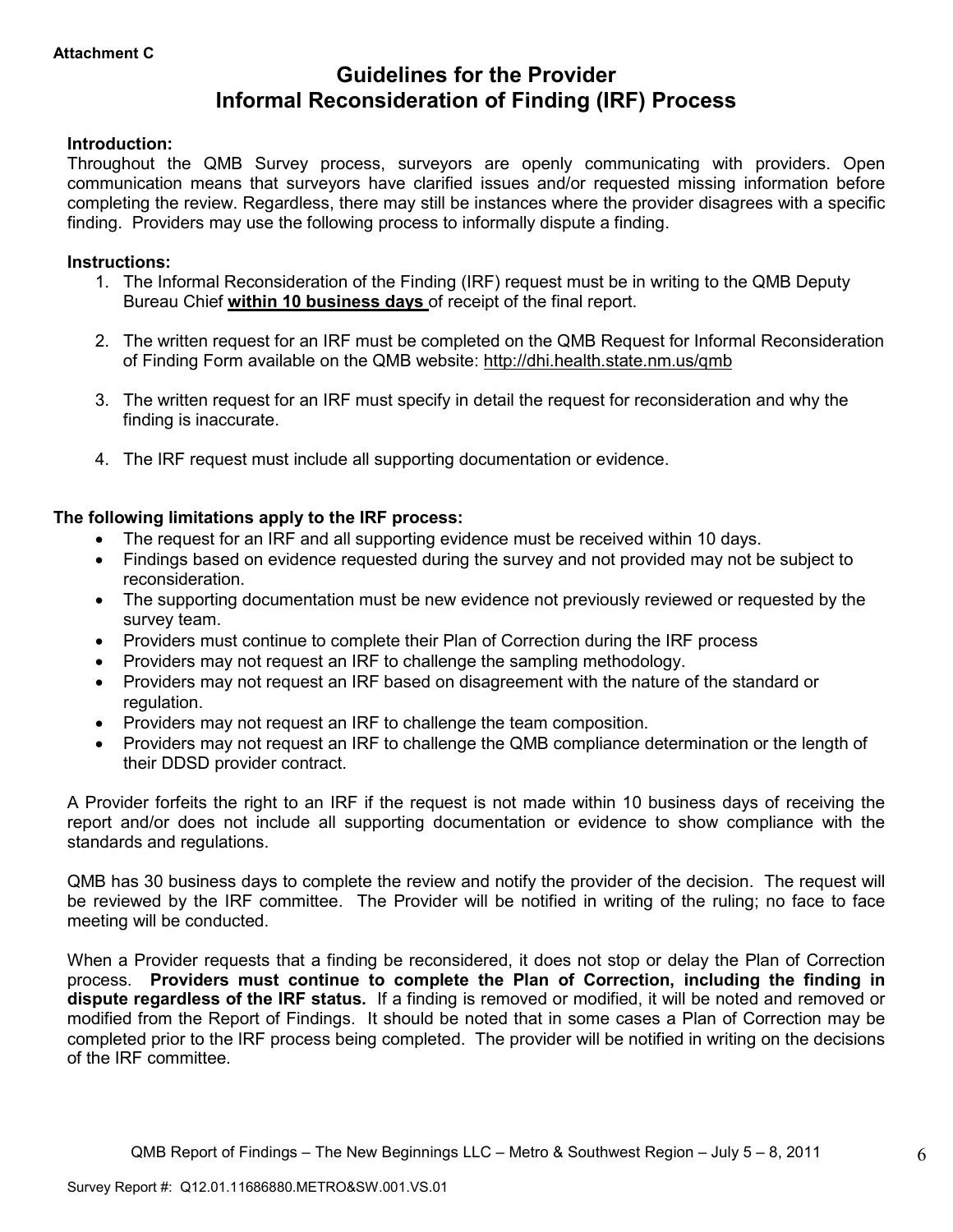**Agency: The New Beginnings, LLC – Metro & Southwest Regions** Program: Developmental Disabilities Waiver Service: Community Living (Supported Living, Family Living & Independent Living) & Community Inclusion (Adult Habilitation & Community Access)<br>Routine Survey Monitoring Type: **Date of Routine Survey: November 15 – 19, 2010 Date of Verification Survey: July 5 – 8, 2011** 

| <b>Standard of Care</b>                                                                                                                                                                                                                                                                                                                                                                                                                                                                                                                                                                                                                                                                                                                                                                                                                                                                                                                                                                                                                                                                                                                                                                                                                                                                                                                                                                                                                                                     | November 15 - 19, 2010 Deficiencies                                                                                                                                                                                                                                                                                                                                                                                                                                                                                                                                                                                                                                                                                                                                                             | July 5 - 8, 2011<br><b>Verification Survey - New and Repeat</b><br><b>Deficiencies</b>                                                                                                                                                                                                                                                                                                                                                                                                                                                          |
|-----------------------------------------------------------------------------------------------------------------------------------------------------------------------------------------------------------------------------------------------------------------------------------------------------------------------------------------------------------------------------------------------------------------------------------------------------------------------------------------------------------------------------------------------------------------------------------------------------------------------------------------------------------------------------------------------------------------------------------------------------------------------------------------------------------------------------------------------------------------------------------------------------------------------------------------------------------------------------------------------------------------------------------------------------------------------------------------------------------------------------------------------------------------------------------------------------------------------------------------------------------------------------------------------------------------------------------------------------------------------------------------------------------------------------------------------------------------------------|-------------------------------------------------------------------------------------------------------------------------------------------------------------------------------------------------------------------------------------------------------------------------------------------------------------------------------------------------------------------------------------------------------------------------------------------------------------------------------------------------------------------------------------------------------------------------------------------------------------------------------------------------------------------------------------------------------------------------------------------------------------------------------------------------|-------------------------------------------------------------------------------------------------------------------------------------------------------------------------------------------------------------------------------------------------------------------------------------------------------------------------------------------------------------------------------------------------------------------------------------------------------------------------------------------------------------------------------------------------|
| Tag # 1A26 (CoP) COR / EAR                                                                                                                                                                                                                                                                                                                                                                                                                                                                                                                                                                                                                                                                                                                                                                                                                                                                                                                                                                                                                                                                                                                                                                                                                                                                                                                                                                                                                                                  | <b>Scope and Severity Rating: D</b>                                                                                                                                                                                                                                                                                                                                                                                                                                                                                                                                                                                                                                                                                                                                                             | <b>Scope and Severity Rating: D</b>                                                                                                                                                                                                                                                                                                                                                                                                                                                                                                             |
| <b>NMAC 7.1.12.8</b><br><b>REGISTRY ESTABLISHED; PROVIDER INQUIRY</b><br><b>REQUIRED:</b> Upon the effective date of this rule, the<br>department has established and maintains an<br>accurate and complete electronic registry that<br>contains the name, date of birth, address, social<br>security number, and other appropriate identifying<br>information of all persons who, while employed by a<br>provider, have been determined by the department,<br>as a result of an investigation of a complaint, to have<br>engaged in a substantiated registry-referred incident<br>of abuse, neglect or exploitation of a person<br>receiving care or services from a provider. Additions<br>and updates to the registry shall be posted no later<br>than two (2) business days following receipt. Only<br>department staff designated by the custodian may<br>access, maintain and update the data in the registry.<br>Provider requirement to inquire of<br>А.<br>registry. A provider, prior to employing or<br>contracting with an employee, shall inquire of the<br>registry whether the individual under consideration<br>for employment or contracting is listed on the<br>registry.<br>Prohibited employment. A provider may<br>В.<br>not employ or contract with an individual to be an<br>employee if the individual is listed on the registry as<br>having a substantiated registry-referred incident of<br>abuse, neglect or exploitation of a person receiving | Based on record review, the Agency failed to<br>maintain documentation in the employee's personnel<br>records that evidenced inquiry to the Employee<br>Abuse Registry prior to employment for 7 of 260<br>Agency Personnel.<br>The following Agency Personnel records<br>contained evidence that indicated the Employee<br>Abuse Registry was completed after hire:<br>$\bullet$ #202 - Date of hire 3/10/2010. Completed<br>3/19/2010.<br>$\bullet$ #247 - Date of hire 3/19/2010. Completed<br>3/19/2010.<br>$\bullet$ #256 - Date of hire 3/08/2010. Completed<br>3/19/2010.<br>$\bullet$ #285 - Date of hire 10/01/2007. Completed<br>10/25/2007.<br>$\bullet$ #289 - Date of hire 9/06/2007. Completed<br>10/25/2007.<br>$\bullet$ #290 - Date of hire 7/16/2007. Completed<br>7/31/2007. | <b>New and Repeat findings:</b><br>Based on record review, the Agency failed to<br>maintain documentation in the employee's personnel<br>records that evidenced inquiry to the Employee<br>Abuse Registry prior to employment for 2 of 309<br>Agency Personnel.<br>The following Agency Personnel records<br>contained evidence that indicated the Employee<br>Abuse Registry was completed after hire:<br>$\bullet$ #337 - Date of hire 5/26/2011. Completed<br>7/06/2011.<br>$\bullet$ #338 - Date of hire 5/26/2011. Completed<br>7/06/2011. |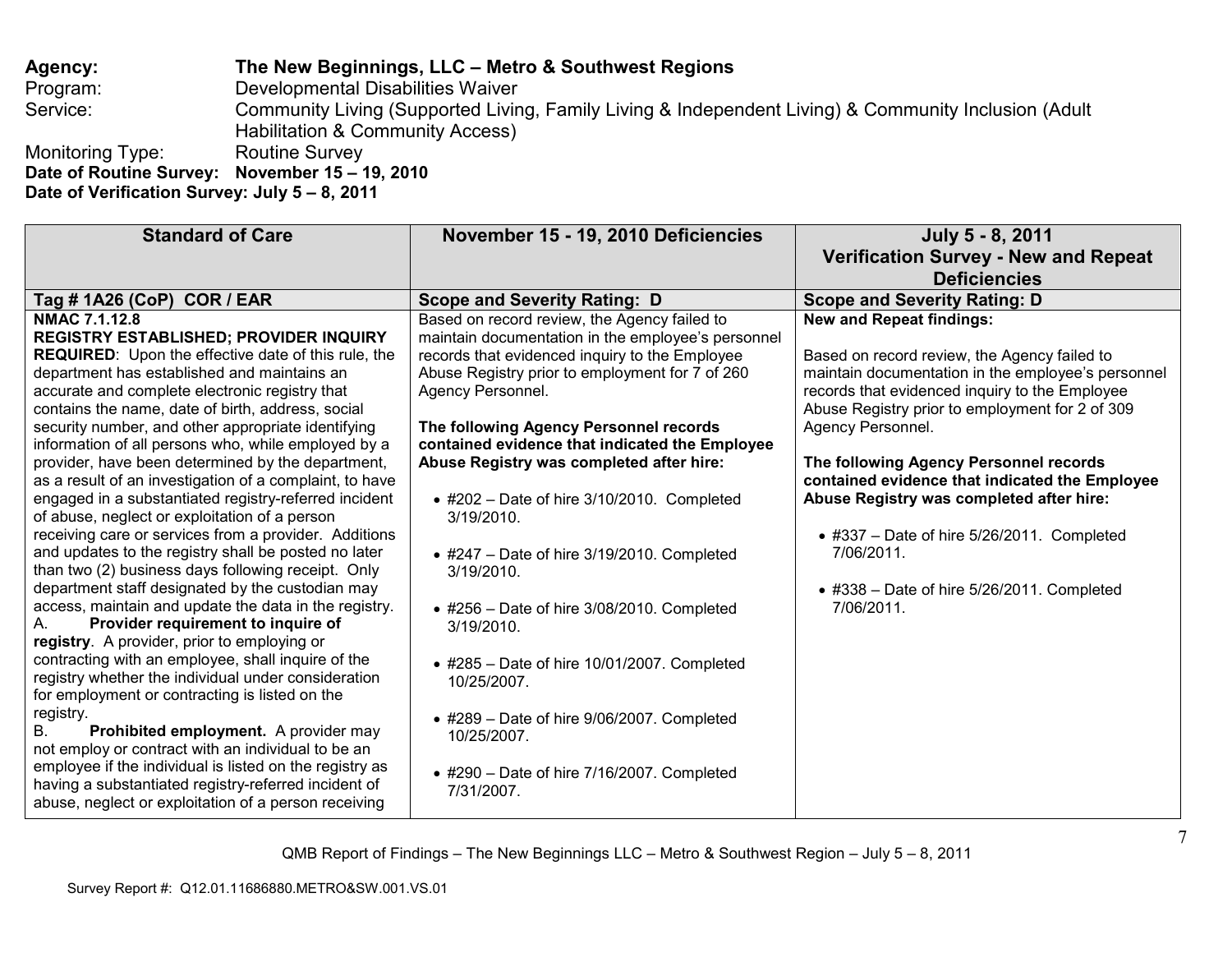care or services from a provider. D. **Documentation of inquiry to registry**. The provider shall maintain documentation in the employee's personnel or employment records that evidences the fact that the provider made an inquiry to the registry concerning that employee prior to employment. Such documentation must include evidence, based on the response to such inquiry received from the custodian by the provider, that the employee was not listed on the registry as having asubstantiated registry-referred incident of abuse, neglect or exploitation. E. **Documentation for other staff**. With respect to all employed or contracted individuals providing direct care who are licensed health care professionals or certified nurse aides, the provider shall maintain documentation reflecting the individual's current licensure as a health care professional or current certification as a nurse aide. F. **Consequences of noncompliance**. The department or other governmental agency having regulatory enforcement authority over a provider may sanction a provider in accordance with applicable law if the provider fails to make an appropriate and timely inquiry of the registry, or fails to maintain evidence of such inquiry, in connection with the hiring or contracting of an employee; or for employing or contracting any person to work as an employee who is listed on the registry. Such sanctions may include a directed plan of correction, civil monetary penalty not to exceed five thousand dollars (\$5000) per instance, or termination or non-renewal of any contract with the department or other governmental agency. Developmental Disabilities (DD) Waiver Service Standards effective 4/1/2007 **Chapter 1.IV. General Provider Requirements. D. Criminal History Screening:** All personnel shall be screened by the Provider Agency in regard to theemployee's qualifications, references, and employment history, prior to employment. All • #293 – Date of hire 9/06/2007. Completed 1/07/2008.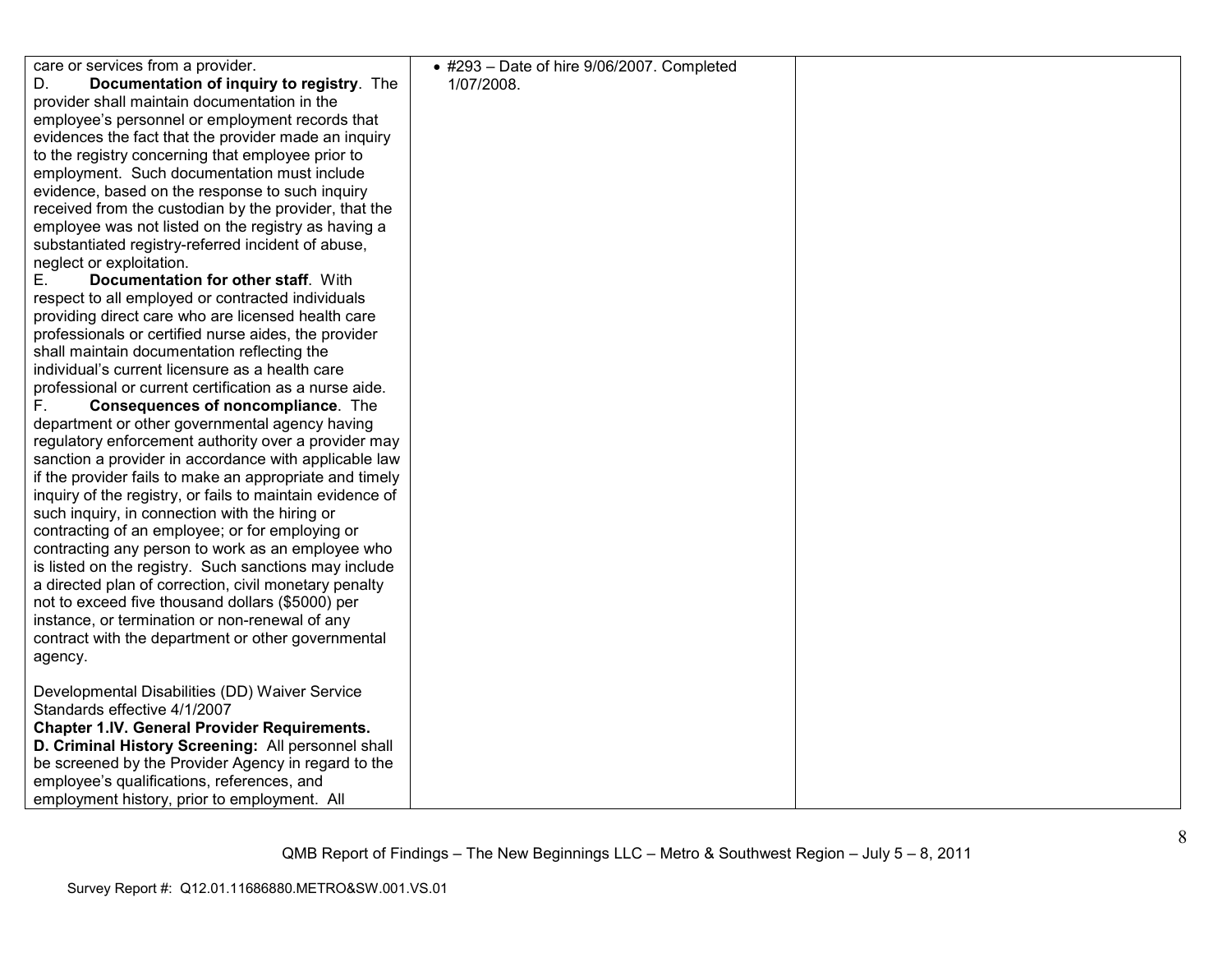Provider Agencies shall comply with the Criminal Records Screening for Caregivers 7.1.12 NMAC and Employee Abuse Registry 7.1.12 NMAC as required by the Department of Health, Division of Health Improvement.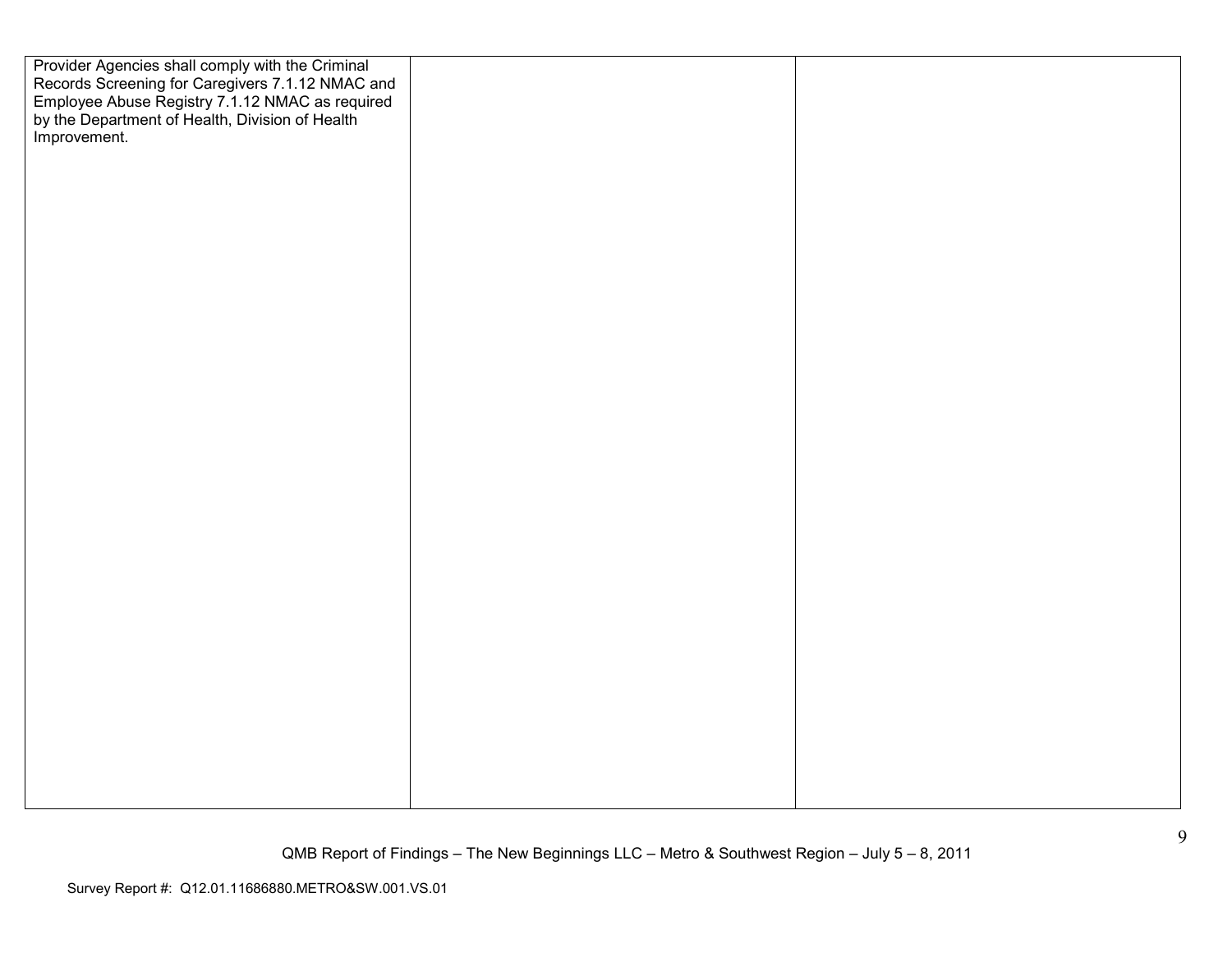| Tag # 1A27 (CoP) Late & Failure to Report                 | <b>Scope and Severity Rating: E</b>                     | <b>Scope and Severity Rating: D</b>                     |
|-----------------------------------------------------------|---------------------------------------------------------|---------------------------------------------------------|
| 7.1.13.9 INCIDENT MANAGEMENT SYSTEM                       | Based on the Incident Management Bureau's Late          | <b>New and Repeat Finding:</b>                          |
| <b>REPORTING REQUIREMENTS FOR</b>                         | and Failure Reports, the Agency failed to report        |                                                         |
| <b>COMMUNITY BASED SERVICE PROVIDERS:</b>                 | suspected abuse, neglect, or misappropriation of        | Based on the Incident Management Bureau's Late          |
| A. Duty To Report:                                        | property, unexpected and natural/expected deaths;       | and Failure Reports, the Agency failed to report        |
| (1) All community based service providers shall           | or other reportable incidents to the Division of Health | suspected abuse, neglect, or misappropriation of        |
| immediately report abuse, neglect or                      | Improvement for 9 of 35 individuals.                    | property, unexpected and natural/expected deaths;       |
| misappropriation of property to the adult protective      |                                                         | or other reportable incidents to the Division of Health |
| services division.                                        | Individual #1                                           | Improvement for 1 of 33 individuals.                    |
| (2) All community based service providers shall           | • Incident date 4/13/2010. Allegation was Abuse.        |                                                         |
| report to the division within twenty four (24) hours :    | Incident report was received 5/11/2010. Late            | Individual #32                                          |
| abuse, neglect, or misappropriation of property,          | Reporting. IMB Late & Failure Report indicated          | • Incident date 1/03/2011. Allegation was Abuse,        |
| unexpected and natural/expected deaths; and other         | incident of Abuse was "Confirmed."                      | Neglect & Exploitation. Incident report was             |
| reportable incidents                                      |                                                         | received 1/05/2011. Failure to Report. IMB Late &       |
| to include:                                               | Individual #28                                          | Failure Report indicated incident of Abuse &            |
| (a) an environmental hazardous condition, which           | • Incident date 12/28/2009. Allegation was              | Exploitation was "Confirmed."                           |
| creates an immediate threat to life or health; or         | Exploitation. Incident report was received              |                                                         |
| (b) admission to a hospital or psychiatric facility or    | 1/04/2010. Late Reporting. IMB Late & Failure           | • Incident date 2/08/2011. Allegation was               |
| the provision of emergency services that results in       | Report indicated incident of Exploitation was           | Exploitation. Incident report was received              |
| medical care which is unanticipated or unscheduled        | "Confirmed."                                            | 2/09/2011. Failure to Report. IMB Late & Failure        |
| for the consumer and which would not routinely be         |                                                         | Report indicated incident of Neglect & Exploitation     |
| provided by a community based service provider.           | Individual #29                                          | was "Confirmed."                                        |
| (3) All community based service providers shall           | • Incident date 1/29/2010. Allegation was               |                                                         |
| ensure that the reporter with direct knowledge of an      | Exploitation. Incident report was received              |                                                         |
| incident has immediate access to the division             | 1/29/2010. Late Reporting. IMB Late & Failure           |                                                         |
| incident report form to allow the reporter to respond     | Report indicated incident of Exploitation was           |                                                         |
| to, report, and document incidents in a timely and        | "Confirmed."                                            |                                                         |
| accurate manner.                                          |                                                         |                                                         |
| B. Notification: (1) Incident Reporting: Any              | Individual #30                                          |                                                         |
| consumer, employee, family member or legal                | • Incident date 6/15/2010. Allegation was Neglect.      |                                                         |
| guardian may report an incident independently or          | Incident report was received 6/16/2010. Failure to      |                                                         |
| through the community based service provider to the       | Report. IMB Late & Failure Report indicated             |                                                         |
| division by telephone call, written correspondence or     | incident of Neglect was "Confirmed."                    |                                                         |
| other forms of communication utilizing the division's     |                                                         |                                                         |
| incident report form. The incident report form and        | Individual #31                                          |                                                         |
| instructions for the completion and filing are available  | • Incident date 6/22/2010. Allegation was Neglect.      |                                                         |
| at the division's website,                                | Incident report was received 6/22/2010. Failure to      |                                                         |
| http://dhi.health.state.nm.us/elibrary/ironline/ir.php or | Report. IMB Late & Failure Report indicated             |                                                         |
| may be obtained from the department by calling the        | incident of Neglect was "Confirmed."                    |                                                         |
| toll free number.                                         |                                                         |                                                         |
|                                                           | Individual #32                                          |                                                         |
|                                                           | • Incident date 8/10/2010. Allegation was               |                                                         |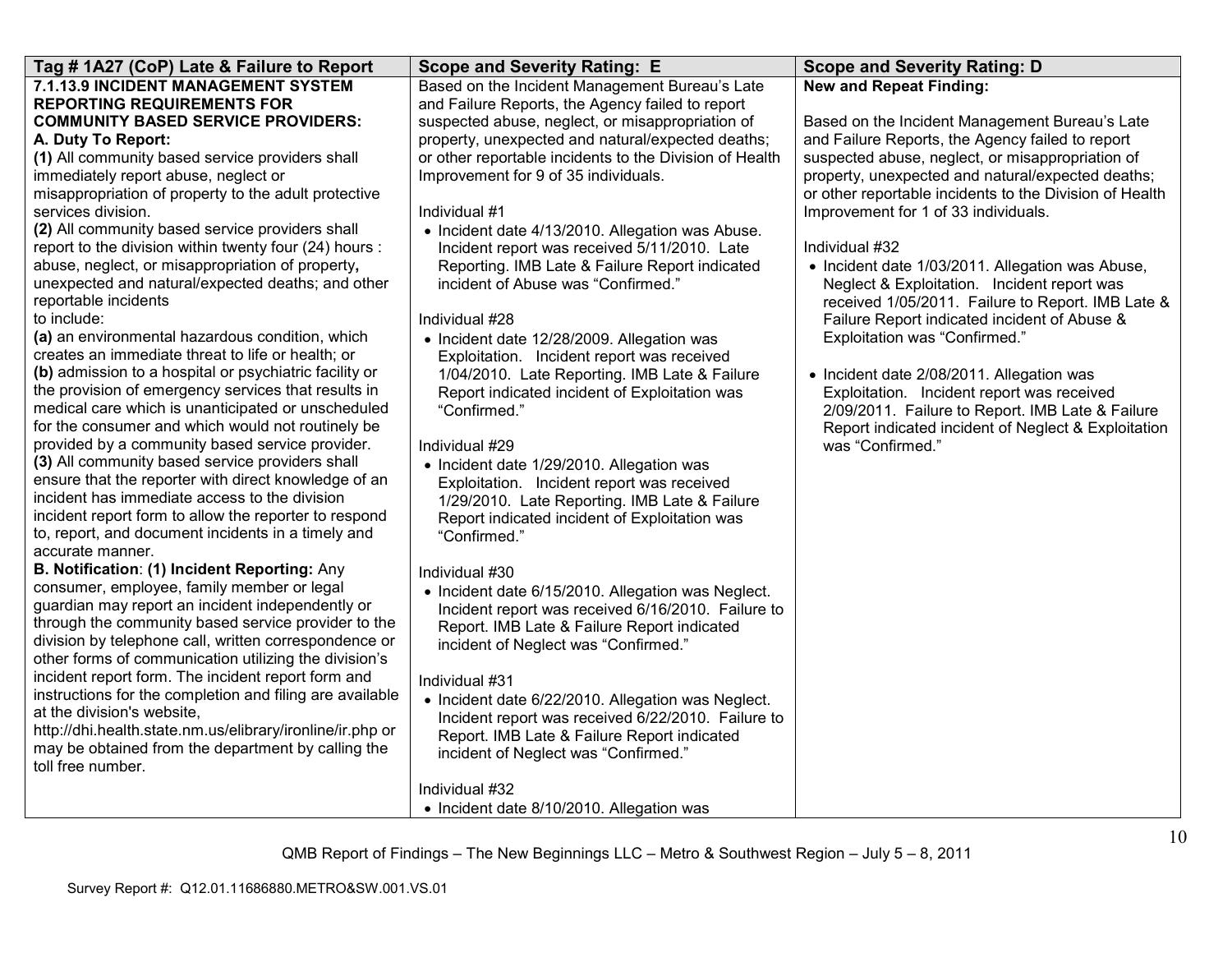| Exploitation. Incident report was received<br>8/11/2010. Failure to Report. IMB Late & Failure<br>Report indicated incident of Neglect was<br>"Confirmed."                                                                                                                                                                                                                               |  |
|------------------------------------------------------------------------------------------------------------------------------------------------------------------------------------------------------------------------------------------------------------------------------------------------------------------------------------------------------------------------------------------|--|
| Individual #33<br>• Incident date 8/17/2010. Allegation was Neglect.<br>Incident report was received 8/17/2010. Late<br>Reporting. IMB Late & Failure Report indicated<br>incident of Neglect was "Confirmed."<br>Individual #34<br>• Incident date 8/07/2010. Allegation was Neglect.<br>Incident report was received 8/17/2010. Late<br>Reporting. IMB Late & Failure Report indicated |  |
| incident of Neglect was "Confirmed."<br>Individual #35<br>• Incident date 8/09/2010. Allegation was Abuse.<br>Incident report was received 8/19/2010. Late                                                                                                                                                                                                                               |  |
| Reporting. IMB Late & Failure Report indicated<br>incident of Abuse was "Confirmed."                                                                                                                                                                                                                                                                                                     |  |
|                                                                                                                                                                                                                                                                                                                                                                                          |  |
|                                                                                                                                                                                                                                                                                                                                                                                          |  |
|                                                                                                                                                                                                                                                                                                                                                                                          |  |
|                                                                                                                                                                                                                                                                                                                                                                                          |  |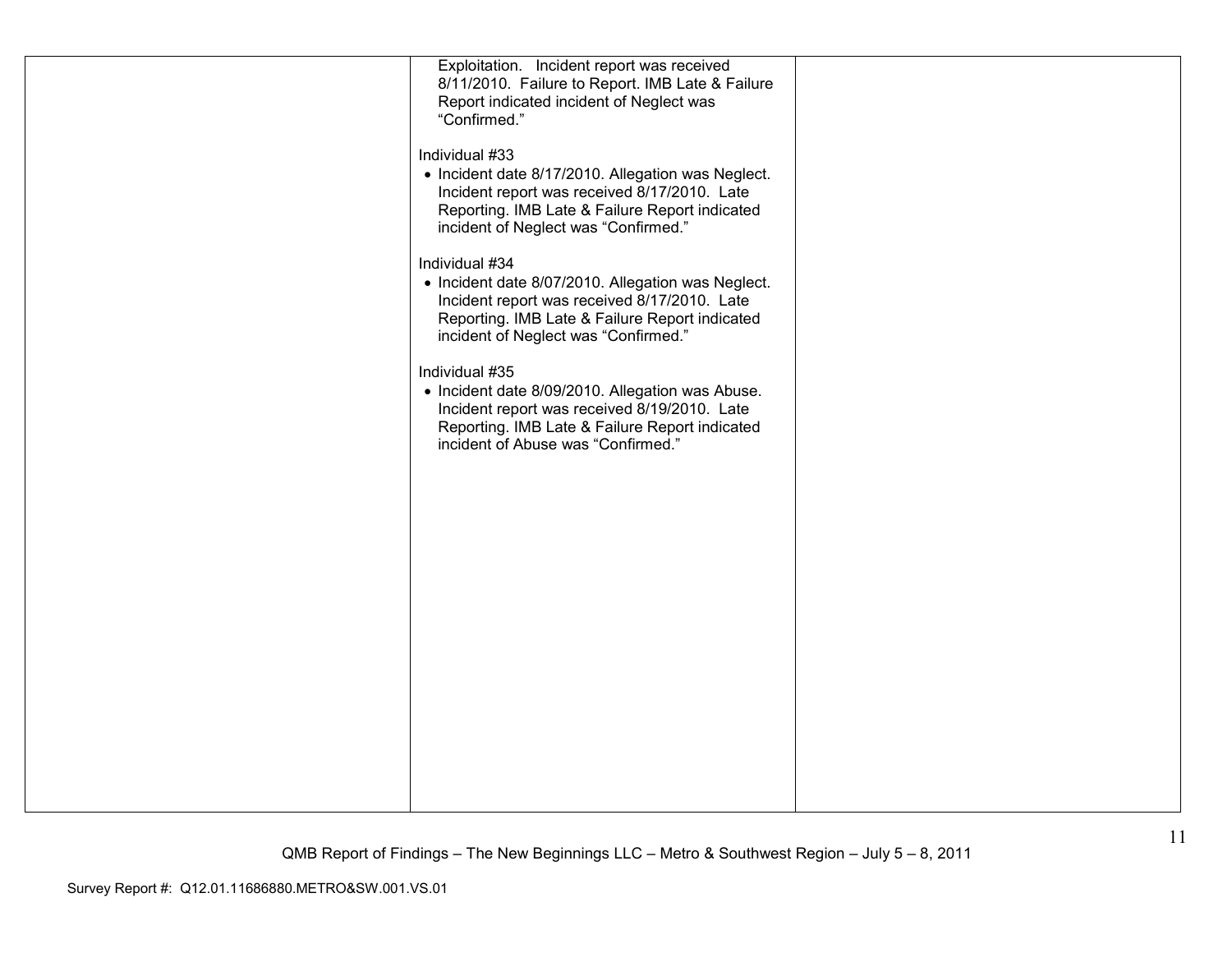| Tag # 1A32 (CoP) ISP Implementation                                                                          | <b>Scope and Severity Rating: D</b>                                                                  | <b>Scope and Severity Rating: D</b>                                                                         |
|--------------------------------------------------------------------------------------------------------------|------------------------------------------------------------------------------------------------------|-------------------------------------------------------------------------------------------------------------|
| NMAC 7.26.5.16.C and D                                                                                       | Based on record review, the Agency failed to                                                         | <b>Repeat Finding:</b>                                                                                      |
| Development of the ISP. Implementation of the                                                                | implement the ISP according to the timelines                                                         |                                                                                                             |
| ISP. The ISP shall be implemented according to the                                                           | determined by the IDT and as specified in the ISP for                                                | Based on record review, the Agency failed to                                                                |
| timelines determined by the IDT and as specified in                                                          | each stated desired outcomes and action plan for 3                                                   | implement the ISP according to the timelines                                                                |
| the ISP for each stated desired outcomes and action                                                          | of 27 individuals.                                                                                   | determined by the IDT and as specified in the ISP for<br>each stated desired outcomes and action plan for 1 |
| plan.                                                                                                        | Per Individuals ISP the following was found with                                                     | of 25 individuals.                                                                                          |
| The IDT shall review and discuss information<br>C.                                                           | regards to the implementation of ISP Outcomes:                                                       |                                                                                                             |
| and recommendations with the individual, with the                                                            |                                                                                                      | Per Individual's ISP the following was found with                                                           |
| goal of supporting the individual in attaining desired                                                       | <b>Family Living Data Collection/Data</b>                                                            | regards to the implementation of ISP Outcomes:                                                              |
| outcomes. The IDT develops an ISP based upon the                                                             | <b>Tracking/Progress with regards to ISP Outcomes:</b>                                               |                                                                                                             |
| individual's personal vision statement, strengths,                                                           |                                                                                                      | <b>Adult Habilitation Data Collection/Data</b>                                                              |
| needs, interests and preferences. The ISP is a                                                               | Individual #17                                                                                       | Tracking/Progress with regards to ISP Outcomes:                                                             |
| dynamic document, revised periodically, as needed,                                                           | • No Outcomes for Family Living Services. As                                                         |                                                                                                             |
| and amended to reflect progress towards personal<br>goals and achievements consistent with the               | indicated by NMAC 7.26.5.14 "Outcomes are                                                            | Individual #15<br>• No Outcomes for Adult Habilitation Services. As                                         |
| individual's future vision. This regulation is                                                               | required for any life area for which the individual<br>receives services funded by the developmental | indicated by NMAC 7.26.5.14 "Outcomes are                                                                   |
| consistent with standards established for individual                                                         | disabilities Medicaid waiver."                                                                       | required for any life area for which the individual                                                         |
| plan development as set forth by the commission on                                                           |                                                                                                      | receives services funded by the developmental                                                               |
| the accreditation of rehabilitation facilities (CARF)                                                        |                                                                                                      | disabilities Medicaid waiver."                                                                              |
| and/or other program accreditation approved and                                                              | <b>Adult Habilitation Data Collection/Data</b>                                                       |                                                                                                             |
| adopted by the developmental disabilities division                                                           | Tracking/Progress with regards to ISP Outcomes:                                                      |                                                                                                             |
| and the department of health. It is the policy of the                                                        |                                                                                                      |                                                                                                             |
| developmental disabilities division (DDD), that to the                                                       | Individual #1                                                                                        |                                                                                                             |
| extent permitted by funding, each individual receive<br>supports and services that will assist and encourage | • None found for 9/2010.                                                                             |                                                                                                             |
| independence and productivity in the community and                                                           | Individual #15                                                                                       |                                                                                                             |
| attempt to prevent regression or loss of current                                                             | • No Outcomes for Adult Habilitation Services. As                                                    |                                                                                                             |
| capabilities. Services and supports include                                                                  | indicated by NMAC 7.26.5.14 "Outcomes are                                                            |                                                                                                             |
| specialized and/or generic services, training,                                                               | required for any life area for which the individual                                                  |                                                                                                             |
| education and/or treatment as determined by the IDT                                                          | receives services funded by the developmental                                                        |                                                                                                             |
| and documented in the ISP.                                                                                   | disabilities Medicaid waiver."                                                                       |                                                                                                             |
| D. The intent is to provide choice and obtain                                                                |                                                                                                      |                                                                                                             |
| opportunities for individuals to live, work and play                                                         |                                                                                                      |                                                                                                             |
| with full participation in their communities. The<br>following principles provide direction and purpose in   |                                                                                                      |                                                                                                             |
| planning for individuals with developmental                                                                  |                                                                                                      |                                                                                                             |
| disabilities.                                                                                                |                                                                                                      |                                                                                                             |
| [05/03/94; 01/15/97; Recompiled 10/31/01]                                                                    |                                                                                                      |                                                                                                             |
|                                                                                                              |                                                                                                      |                                                                                                             |
|                                                                                                              |                                                                                                      |                                                                                                             |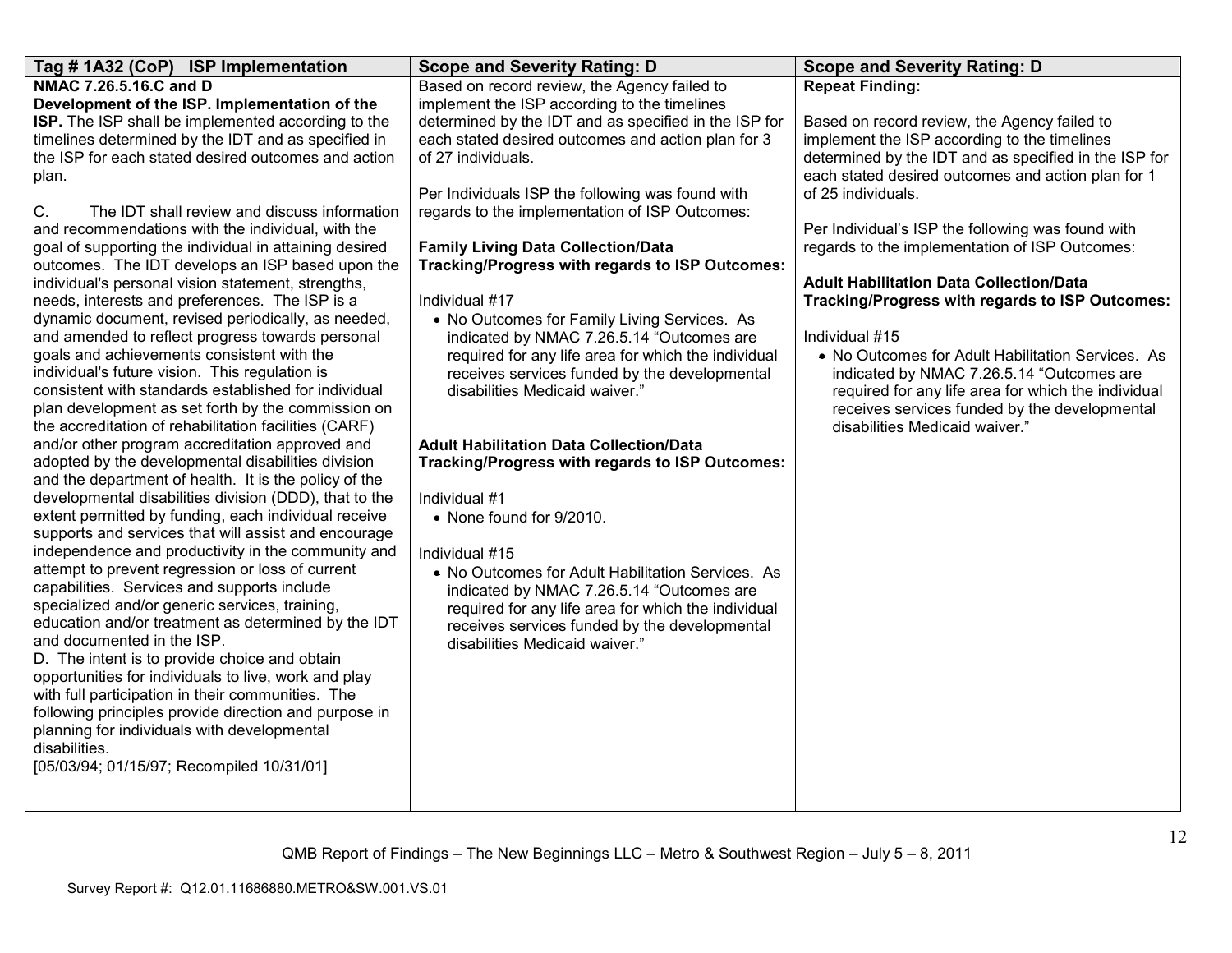| Tag # 6L13 (CoP) - CL Healthcare Reqts.                                                             | <b>Scope and Severity Rating: E</b>                                                    | <b>Scope and Severity Rating: D</b>                                       |
|-----------------------------------------------------------------------------------------------------|----------------------------------------------------------------------------------------|---------------------------------------------------------------------------|
| Developmental Disabilities (DD) Waiver Service                                                      | Based on record review, the Agency failed to provide                                   | <b>Repeat Finding:</b>                                                    |
| Standards effective 4/1/2007                                                                        | documentation of annual physical examinations                                          |                                                                           |
| <b>CHAPTER 6. VI. GENERAL REQUIREMENTS</b>                                                          | and/or other examinations as specified by a licensed                                   | Based on record review, the Agency failed to provide                      |
| <b>FOR COMMUNITY LIVING</b>                                                                         | physician for 5 of 27 individuals receiving Community                                  | documentation of annual physical examinations                             |
| G. Health Care Requirements for Community                                                           | Living Services.                                                                       | and/or other examinations as specified by a licensed                      |
| <b>Living Services.</b><br>(1) The Community Living Service providers shall                         | The following was not found, incomplete and/or not                                     | physician for 1 of 25 individuals receiving Community<br>Living Services. |
| ensure completion of a HAT for each individual                                                      | current:                                                                               |                                                                           |
| receiving this service. The HAT shall be completed 2                                                |                                                                                        | The following was not found, incomplete and/or not                        |
| weeks prior to the annual ISP meeting and submitted                                                 | • Vision Exam                                                                          | current:                                                                  |
| to the Case Manager and all other IDT Members. A                                                    | ° Individual #17 - As indicated by the DDSD file                                       |                                                                           |
| revised HAT is required to also be submitted                                                        | matrix Vision Exams are to be conducted every                                          | • Vision Exam                                                             |
| whenever the individual's health status changes                                                     | other year. No evidence of exam was found.                                             | ° Individual #17 - As indicated by the DDSD file                          |
| significantly. For individuals who are newly allocated                                              |                                                                                        | matrix Vision Exams are to be conducted every                             |
| to the DD Waiver program, the HAT may be                                                            | • Individual #23 - As indicated by the DDSD file                                       | other year. No evidence of exam was found.                                |
| completed within 2 weeks following the initial ISP                                                  | matrix Vision Exams are to be conducted every                                          |                                                                           |
| meeting and submitted with any strategies and                                                       | other year. No evidence of exam was found.                                             |                                                                           |
| support plans indicated in the ISP, or within 72 hours                                              |                                                                                        |                                                                           |
| following admission into direct services, which ever                                                | • Individual #24 - As indicated by the DDSD file                                       |                                                                           |
| comes first.                                                                                        | matrix Vision Exams are to be conducted every                                          |                                                                           |
| (2) Each individual will have a Health Care                                                         | other year. No evidence of exam was found.                                             |                                                                           |
| Coordinator, designated by the IDT. When the<br>individual's HAT score is 4, 5 or 6 the Health Care |                                                                                        |                                                                           |
| Coordinator shall be an IDT member, other than the                                                  | • Auditory Exam                                                                        |                                                                           |
| individual. The Health Care Coordinator shall                                                       | <sup>o</sup> Individual #27 - As indicated by the Annual                               |                                                                           |
| oversee and monitor health care services for the                                                    | physical PCP recommends auditory exam every                                            |                                                                           |
| individual in accordance with these standards. In                                                   | two years, the Annual was completed on<br>12/2009. No evidence of an auditory exam was |                                                                           |
| circumstances where no IDT member voluntarily                                                       | found.                                                                                 |                                                                           |
| accepts designation as the health care coordinator,                                                 |                                                                                        |                                                                           |
| the community living provider shall assign a staff                                                  | • Blood Levels                                                                         |                                                                           |
| member to this role.                                                                                | <sup>o</sup> Individual #10 - As indicated per Neurological                            |                                                                           |
| (3) For each individual receiving Community Living                                                  | evaluation recommends review for Valporic acid                                         |                                                                           |
| Services, the provider agency shall ensure and                                                      | levels. lab work was ordered on 12/08/2009.                                            |                                                                           |
| document the following:                                                                             | Follow-up was to be completed every 6 months,                                          |                                                                           |
| (a) Provision of health care oversight consistent                                                   | last Valporic acid level checked 3/2010. No                                            |                                                                           |
| with these Standards as detailed in Chapter<br>One section III E: Healthcare Documentation by       | evidence of follow-up found.                                                           |                                                                           |
| Nurses For Community Living Services,                                                               |                                                                                        |                                                                           |
| Community Inclusion Services and Private Duty                                                       | • Review of Psychotropic Medication                                                    |                                                                           |
| Nursing Services.                                                                                   | • Individual #17 - According to Pharmacologic                                          |                                                                           |
| b) That each individual with a score of 4, 5, or 6                                                  | Management visit Individual #17 is to have a                                           |                                                                           |
|                                                                                                     | medication review in 6-months. No evidence                                             |                                                                           |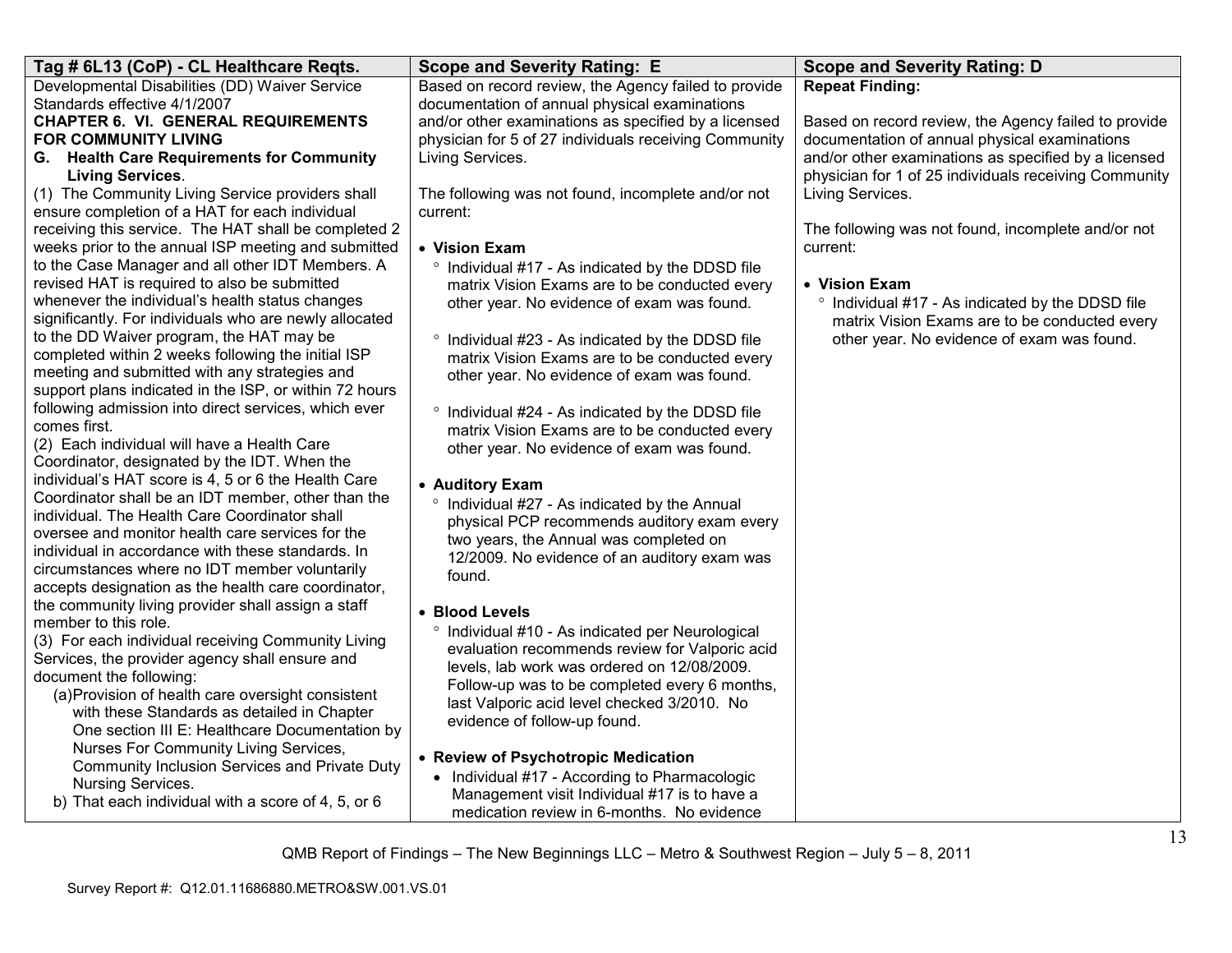| on the HAT, has a Health Care Plan developed<br>by a licensed nurse.<br>(c) That an individual with chronic condition(s) with<br>the potential to exacerbate into a life<br>threatening condition, has Crisis Prevention/<br>Intervention Plan(s) developed by a licensed<br>nurse or other appropriate professional for each<br>such condition.<br>(4) That an average of 3 hours of documented<br>nutritional counseling is available annually, if<br>recommended by the IDT.<br>(5) That the physical property and grounds are free<br>of hazards to the individual's health and safety.<br>(6) In addition, for each individual receiving<br>Supported Living or Family Living Services, the<br>provider shall verify and document the following:<br>(a) The individual has a primary licensed<br>physician;<br>(b) The individual receives an annual physical<br>examination and other examinations as<br>specified by a licensed physician;<br>(c) The individual receives annual dental check-<br>ups and other check-ups as specified by a<br>licensed dentist;<br>(d) The individual receives eye examinations as<br>specified by a licensed optometrist or<br>ophthalmologist; and<br>(e)Agency activities that occur as follow-up to<br>medical appointments (e.g. treatment, visits to<br>specialists, changes in medication or daily<br>routine). | was found for the following time frame to<br>indicate they were completed $(3/31/2010 -$<br>$9/2010$ ). |  |
|----------------------------------------------------------------------------------------------------------------------------------------------------------------------------------------------------------------------------------------------------------------------------------------------------------------------------------------------------------------------------------------------------------------------------------------------------------------------------------------------------------------------------------------------------------------------------------------------------------------------------------------------------------------------------------------------------------------------------------------------------------------------------------------------------------------------------------------------------------------------------------------------------------------------------------------------------------------------------------------------------------------------------------------------------------------------------------------------------------------------------------------------------------------------------------------------------------------------------------------------------------------------------------------------------------------------------------------------------------------|---------------------------------------------------------------------------------------------------------|--|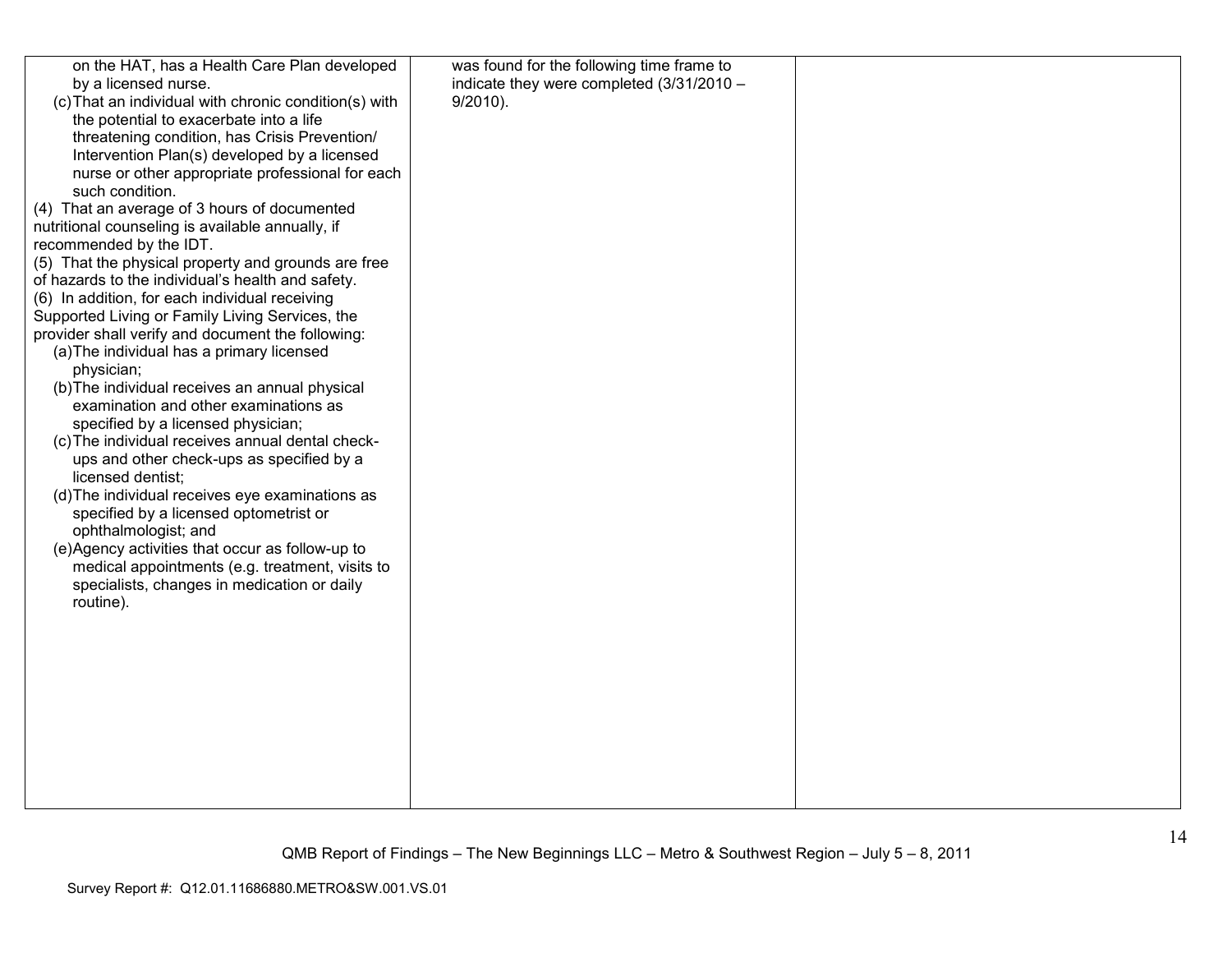| Tag # 6L25.1 (CoP) Residential Reqts.                                                                                                                                                                                                                                                                                                                                                                                                                                                                                                                                                                                                                                                                                                                                                                                                                                                                                                                                                                                                                                  | <b>Scope and Severity Rating: D</b>                                                                                                                                                                                                                                                                                                                                                                                                                                                                                                                                                                                                                                                                                                                                                                                                                                                                                                                                             | <b>Scope and Severity Rating: D</b>                                                                                                                                                                                                                                                                                                                                                                                                                                                                                                                                                                                                                                                                                                                                                                                                                                                                                                                                                                                                                                                                                                                                                       |
|------------------------------------------------------------------------------------------------------------------------------------------------------------------------------------------------------------------------------------------------------------------------------------------------------------------------------------------------------------------------------------------------------------------------------------------------------------------------------------------------------------------------------------------------------------------------------------------------------------------------------------------------------------------------------------------------------------------------------------------------------------------------------------------------------------------------------------------------------------------------------------------------------------------------------------------------------------------------------------------------------------------------------------------------------------------------|---------------------------------------------------------------------------------------------------------------------------------------------------------------------------------------------------------------------------------------------------------------------------------------------------------------------------------------------------------------------------------------------------------------------------------------------------------------------------------------------------------------------------------------------------------------------------------------------------------------------------------------------------------------------------------------------------------------------------------------------------------------------------------------------------------------------------------------------------------------------------------------------------------------------------------------------------------------------------------|-------------------------------------------------------------------------------------------------------------------------------------------------------------------------------------------------------------------------------------------------------------------------------------------------------------------------------------------------------------------------------------------------------------------------------------------------------------------------------------------------------------------------------------------------------------------------------------------------------------------------------------------------------------------------------------------------------------------------------------------------------------------------------------------------------------------------------------------------------------------------------------------------------------------------------------------------------------------------------------------------------------------------------------------------------------------------------------------------------------------------------------------------------------------------------------------|
| (Physical Environment - Supported Living &<br><b>Family Living)</b>                                                                                                                                                                                                                                                                                                                                                                                                                                                                                                                                                                                                                                                                                                                                                                                                                                                                                                                                                                                                    |                                                                                                                                                                                                                                                                                                                                                                                                                                                                                                                                                                                                                                                                                                                                                                                                                                                                                                                                                                                 |                                                                                                                                                                                                                                                                                                                                                                                                                                                                                                                                                                                                                                                                                                                                                                                                                                                                                                                                                                                                                                                                                                                                                                                           |
| Developmental Disabilities (DD) Waiver Service<br>Standards effective 4/1/2007<br><b>CHAPTER 6. VIII. COMMUNITY LIVING SERVICE</b><br><b>PROVIDER AGENCY REQUIREMENTS</b><br>L. Residence Requirements for Family Living<br><b>Services and Supported Living Services</b>                                                                                                                                                                                                                                                                                                                                                                                                                                                                                                                                                                                                                                                                                                                                                                                              | Based on observation, the Agency failed to ensure<br>that each individual's residence met all requirements<br>within the standard, which maintains a physical<br>environment which is safe and comfortable for 1 of<br>18 Family Living residences.<br><b>Family Living Requirements:</b>                                                                                                                                                                                                                                                                                                                                                                                                                                                                                                                                                                                                                                                                                       | <b>Repeat Finding:</b><br>Based on observation, the Agency failed to ensure<br>that each individual's residence met all requirements<br>within the standard, which maintains a physical<br>environment which is safe and comfortable for 1 of 4<br>Family Living residences.                                                                                                                                                                                                                                                                                                                                                                                                                                                                                                                                                                                                                                                                                                                                                                                                                                                                                                              |
| (2) Overall each residence shall maintain basic<br>utilities, i.e., gas, power, water, telephone at the<br>residence and shall maintain the physical<br>environment in a safe and comfortable manner for<br>the individuals.<br>(3) Each individual shall have access to all<br>household equipment and cleaning supplies unless<br>precluded by his or her ISP.<br>(4) Living and Dining Areas shall<br>(a) Provide individuals free use of all space with<br>due regard for privacy, personal possessions<br>and individual interests:<br>(b) Maintain areas for the usual functions of daily<br>living, social, and leisure activities in a clean<br>and sanitary condition; and<br>(c) Provide environmental accommodations<br>based on the unique needs of the individual.<br>(5) Kitchen area shall:<br>(a) Possess equipment, utensils, and supplies to<br>properly store, prepare, and serve at least<br>three (3) meals a day;<br>(b) Arrangements will be made, in consultation<br>with the IDT for environmental<br>accommodations and assistive technology | During on-site visit (11/15/2010), surveyors observed<br>the following:<br>Surveyors on routine survey made a house visit to<br>Individual #11 on November 15, 2010 at 3:30pm.<br>During on-site visit, surveyors made these<br>observations: The home in general was unkempt with<br>spider webs throughout the home including<br>bathroom, kitchen and individuals bedroom.<br>Kitchen table had layer of film which was sticky to the<br>touch. Stove had layer of grease and spider webs on<br>side of stove to the wall.<br>Bathroom had a black ring of soap scum, spider<br>webs between shower wall and shower head and<br>handle.<br>Individuals bedroom was dusty and had spider webs<br>throughout room<br>An addition was added to home but remains<br>unfinished, building supplies were observed in<br>hallway. Electrical components were hanging from<br>walls, although no exposed wires were observed.<br>Residential concerns where brought to the attention | <b>Family Living Requirements:</b><br>During on-site visit (7/5/2011), surveyors observed<br>the following:<br>Surveyors visited the home of Individual #11 on July<br>5, 2011 at 3:45pm. Observations were made to<br>asses Agency's corrections to routine survey<br>deficiencies noted in the home during the 11/2010<br>survey. During verification on-site visit, surveyors<br>made the following observations: The home was<br>still in disarray and in an unkempt condition. The<br>condition of the bathroom, kitchen and individual's<br>bedroom had not improved. Surveyors noted same<br>environmental hazards as reported in Routine Survey<br>dated November 15 - 19, 2010.<br>As per the Plan Of Correction submitted to DHI/QMB<br>for the November 2010 survey the Agency stated the<br>following:<br>• "The Family Living Provider has been informed<br>regarding the issues identified. The home will be<br>cleaned and the construction materials will be<br>moved to better promote the health and safety of<br>the individual receiving services. A monthly check<br>will be completed by the service coordinator.<br>Responsible Person: Diane Dahl Nunn, Executive |
| devices specific to the needs of the<br>individual(s); and<br>(c) Water temperature is required to be<br>maintained at a safe level to both prevent                                                                                                                                                                                                                                                                                                                                                                                                                                                                                                                                                                                                                                                                                                                                                                                                                                                                                                                    | of Executive Director of Agency.                                                                                                                                                                                                                                                                                                                                                                                                                                                                                                                                                                                                                                                                                                                                                                                                                                                                                                                                                | Director"<br>The Agency failed to implement the plan of correction<br>as agreed to.                                                                                                                                                                                                                                                                                                                                                                                                                                                                                                                                                                                                                                                                                                                                                                                                                                                                                                                                                                                                                                                                                                       |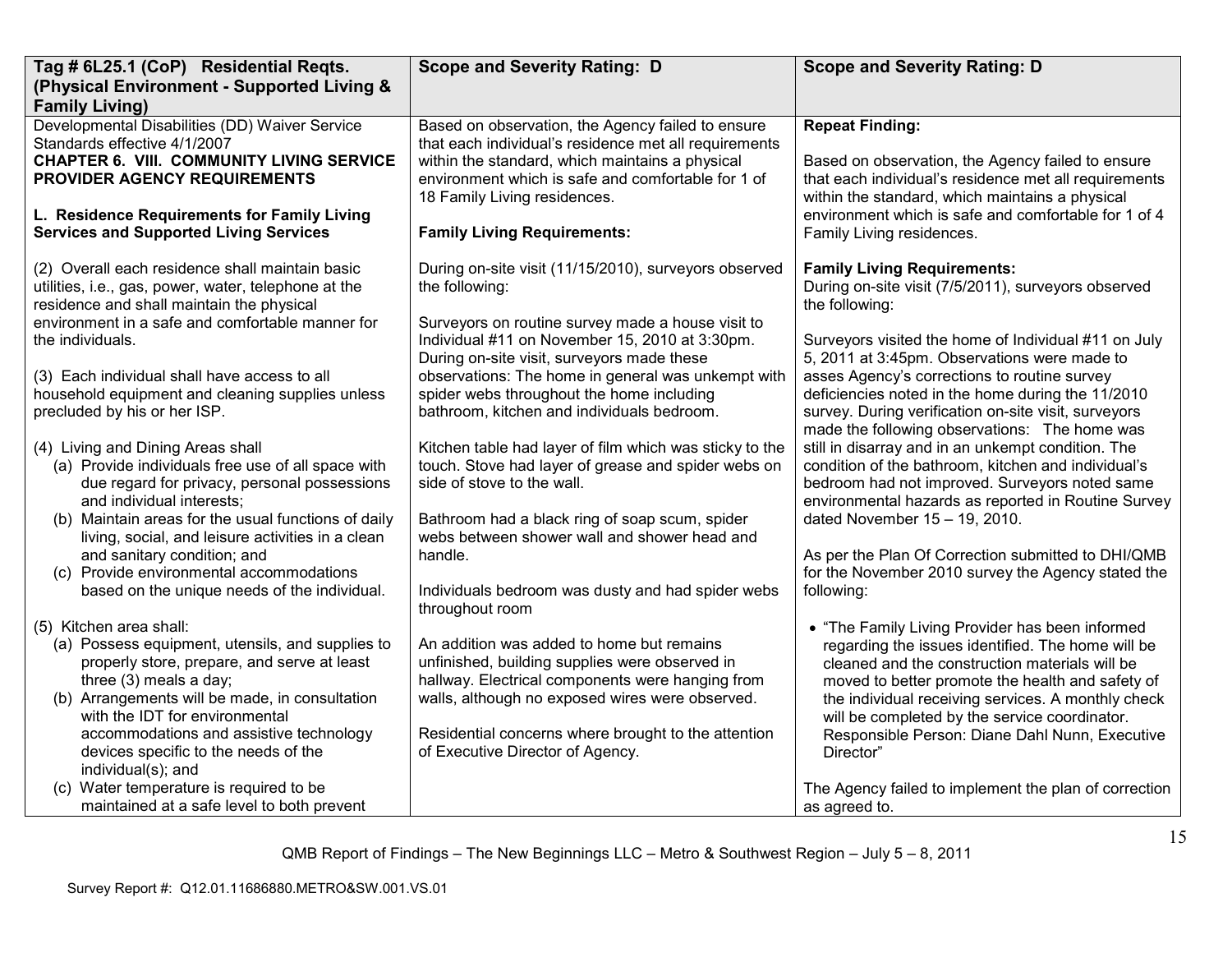injury and ensure comfort.

- (6) Bedroom area shall:
	- (a) At a maximum of two (2) individuals share, with mutual consent, a bedroom and each individual has the right to have his or her own bed;
	- (b) All bedrooms shall have doors, which may be closed for privacy
	- (c) Physical arrangement of bedrooms compatible with the physical needs of the individual; and
	- (d) Allow individuals the right to decorate his or her bedroom in a style of his or her choice consistent with a safe and sanitary living conditions.
- (7) Bathroom area shall provide:
	- (a) For Supported Living, a minimum of one toilet and lavatory facility for every two (2) individuals with Developmental Disabilities living in the home;
	- (b) Reasonable modifications or accommodations, based on the physical needs of the individual (i.e., shower chairs, grab bars, walk in shower, raised toilets, etc.):
		- (i) Toilets, tubs, showers used by the individual(s) provide for privacy; designed or adapted for the safe provision of personal care; and
		- (ii) Water temperature maintained at a safe level to prevent injury and ensure comfort.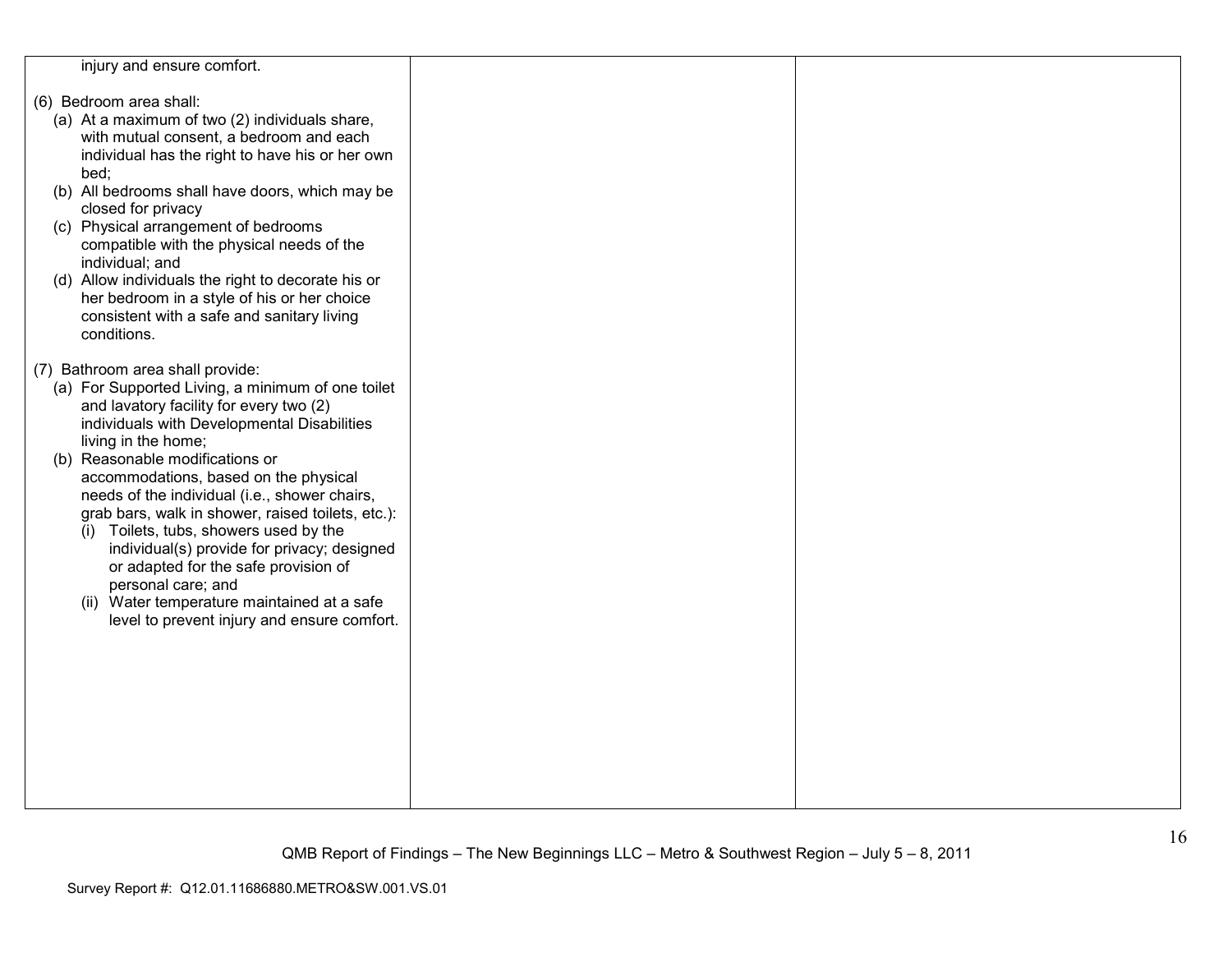| <b>Standard of Care</b>                                                | November 15 - 19, 2010 Scope and<br><b>Severity Ratings</b> | July 5 - 8, 2011<br>Verification Survey - Plan of Correction |
|------------------------------------------------------------------------|-------------------------------------------------------------|--------------------------------------------------------------|
|                                                                        |                                                             | <b>Process Verification Results</b>                          |
| Tag #1A08 Agency Case File                                             | Scope and Severity Rating: A                                | Completed                                                    |
| Tag # 1A09 Medication Delivery (MAR) -<br><b>Routine Medication</b>    | Scope and Severity Rating: E                                | Completed                                                    |
| Tag # 1A09.1 Medication Delivery - PRN<br>Medication                   | Scope and Severity Rating: E                                | Completed                                                    |
| Tag # 1A09.2 Medication Delivery - PRN Nurse<br>Approval               | Scope and Severity Rating: D                                | Completed                                                    |
| Tag # 1A11.1 (CoP) Transportation Training                             | Scope and Severity Rating: D                                | Completed                                                    |
| Tag # 1A20 DSP Training Documents                                      | Scope and Severity Rating: D                                | Completed                                                    |
| Tag #1A22 Staff Competence                                             | Scope and Severity Rating: E                                | Completed                                                    |
| Tag # 1A28.1 (CoP) Incident Mgt. System -<br><b>Personnel Training</b> | Scope & Severity Rating: D                                  | Completed                                                    |
| Tag # 1A28.2 (CoP) Incident Mgt. System -<br>Parent/Guardian Training  | Scope & Severity Rating: E                                  | Completed                                                    |
| Tag # 1A29 Complaints / Grievances -<br>Acknowledgement                | Scope and Severity Rating: A                                | Completed                                                    |
| Tag # 1A31 (CoP) Client Rights/Human Rights                            | Scope and Severity Rating: D                                | Completed                                                    |
| Tag # 1A33 Board of Pharmacy - Med Storage                             | Scope and Severity Rating: A                                | Completed                                                    |
| Tag #1A33.1 Board of Pharmacy - Lic                                    | Scope and Severity Rating: A                                | Completed                                                    |
| Tag # 1A37 Individual Specific Training                                | Scope and Severity Rating: D                                | Completed                                                    |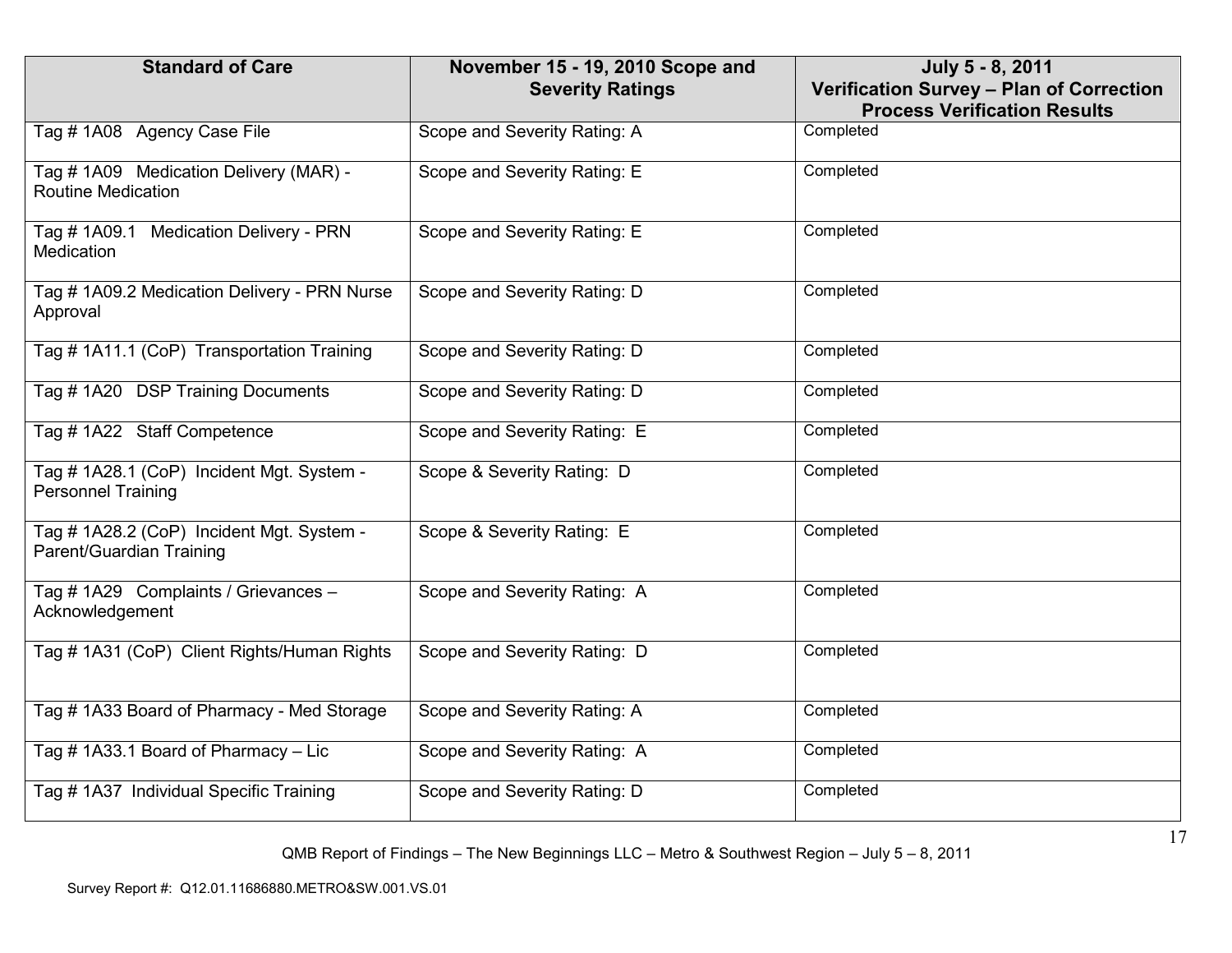| Tag # 5111 Reporting Requirements<br>(Community Inclusion Quarterly Reports)       | Scope and Severity Rating: A | Completed |
|------------------------------------------------------------------------------------|------------------------------|-----------|
| Tag # 5136 CA Reimbursement                                                        | Scope and Severity Rating: B | Completed |
| Tag # 5144 AH Reimbursement                                                        | Scope and Severity Rating: C | Completed |
| Tag # 6L06 (CoP) - FL Requirements                                                 | Scope and Severity Rating: D | Completed |
| Tag # 6L14 Residential Case File                                                   | Scope and Severity Rating: E | Completed |
| Tag # 6L25 (CoP) Residential Health & Safety<br>(Supported Living & Family Living) | Scope and Severity Rating: E | Completed |
| Tag # 6L27 FL Reimbursement                                                        | Scope and Severity Rating: B | Completed |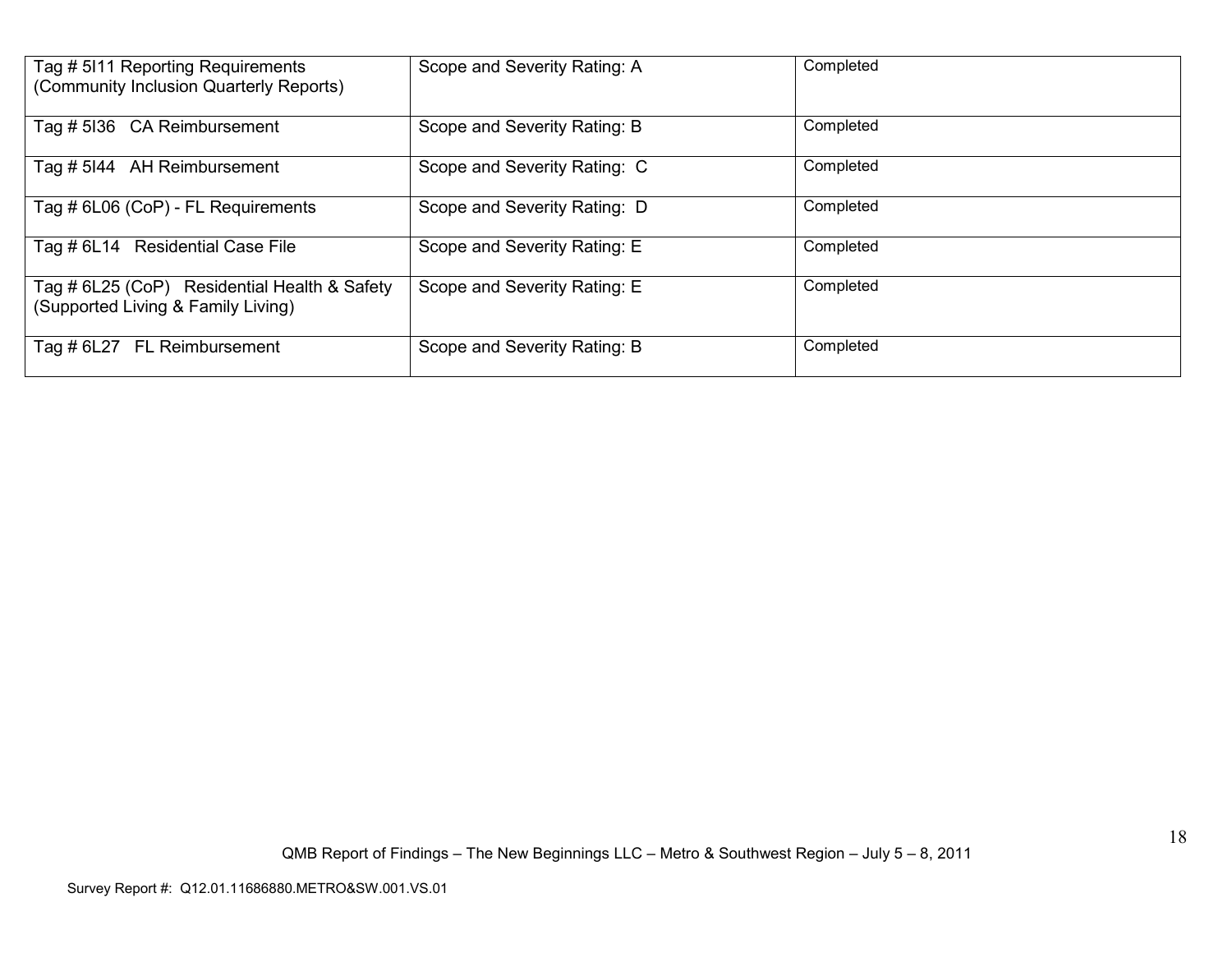#### SUSANA MARTINEZ, GOVERNOR



**BRAD McGRATH, INTERIM SECRETARY** 

Date: November 20, 2012 To: Ms. Diane Nunn, Executive Director Provider: The New Beginnings, LLC Address: 8908 Washington Street NE State/Zip: **Albuquerque, New Mexico 87113** Region: Metro Survey Date: January 4 - 6, 2012

 Program Surveyed: Developmental Disabilities Waiver Services Surveyed: Community Living (Supported Living) Survey Type: Focused

Dear Ms. Nunn:

On January 4-6, 2012, the Quality Management Bureau completed a Focused Survey of your agency at the request of the Internal Review Committee (IRC). The Department is pleased to inform you that due to your cooperation with the Plan of Correction Process and all IRC directives, you have completed all the requirements per the Internal Review Committee (IRC).

# **The Plan of Correction process is now complete.**

# **Furthermore, your agency is now determined to be in Compliance with all Conditions of Participation.**

To maintain ongoing compliance with standards and regulations, continue to use the Quality Assurance (self-auditing) processes you described in your Plan of Correction.

Consistent use these Quality Assurance processes will enable you to identify and promptly respond to problems, enhance your service delivery, and result in fewer deficiencies cited in future QMB surveys.